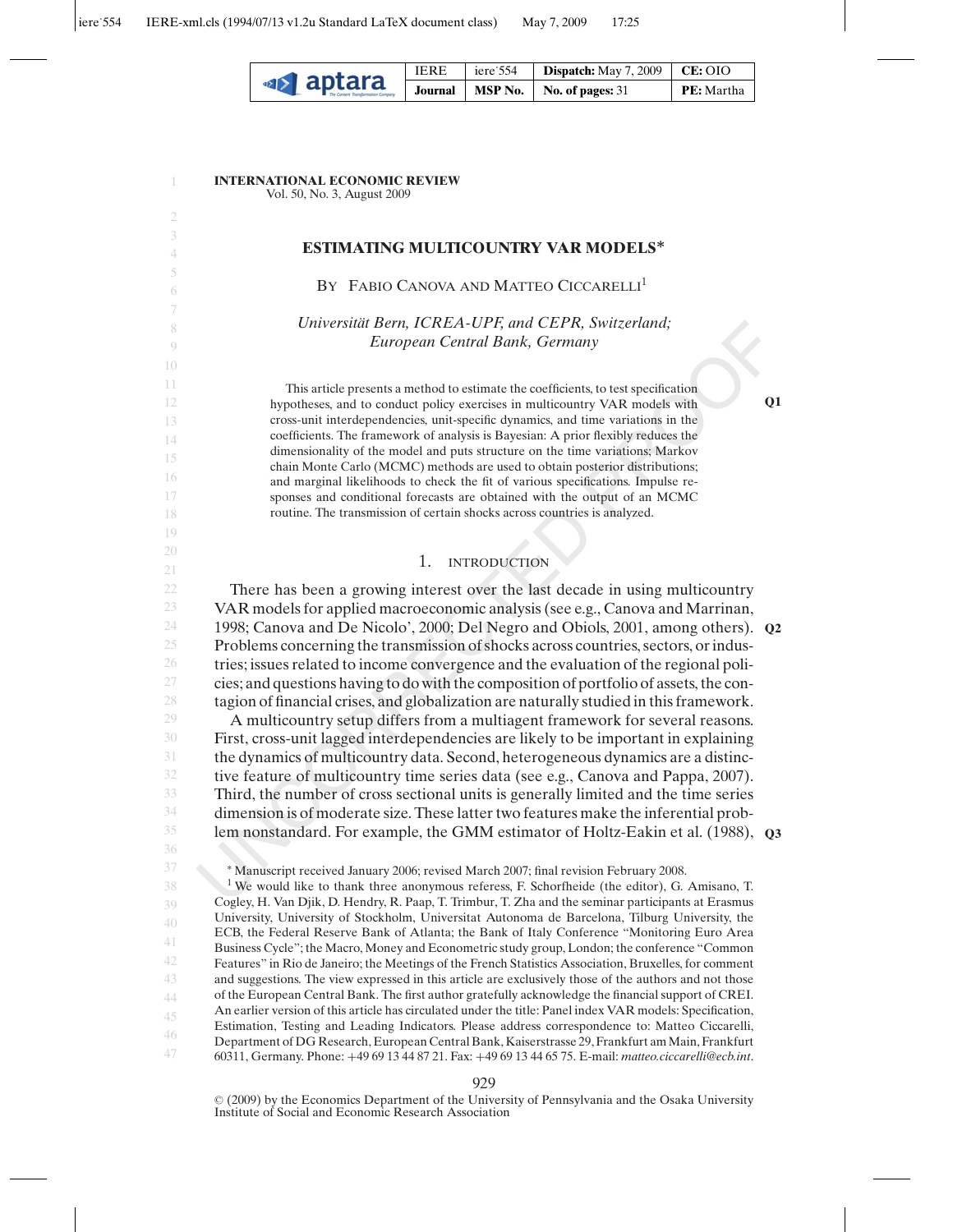## 930 CANOVA AND CICCARELLI

the QML, and a minimum distance estimators of Binder et al. (2005), all of which are consistent as the cross section dimension becomes large, or the mean group **Q4** estimator of Pesaran and Smith (1996), which is consistent as the time series dimension becomes large, are inapplicable. Finally, although estimation of timevarying structures is feasible with a large homogeneous cross section, the combination of heterogenous dynamics and short cross sections makes it difficult to exploit cross sectional information to estimate time series variations in multicountry setups.

10 11 12 13 14 15 16 17 18 19 20 21 When dealing with multicountry data, the empirical literature has taken a number of short cuts and neglected some or all of these problems. For example, it is typical to assume that slope coefficients are common across (subsets of the) units (see e.g., Fatas and Mihov, 2006); that there are no lagged interdependencies across units (see Dees et al., 2005); that the structural relationships are stable over **Q5** arbitrary samples and that asymptotics in *T* apply (see Imbs et al., 2005); or a combination of all of these. None of these restrictions is appealing: Short time series are, in part, the result of new definitions and of the adaptation of international standards to data collection in developing countries; unit-specific relationships may reflect differences in national regulations or policies; interdependencies result from world markets integration and time instabilities from evolving macroeconomic structures.

22 23 24 25 26 27 28 29 30 31 32 This article shows how to conduct inference in multicountry VARs featuring time series of moderate length and, potentially, unit-specific dynamics, lagged interdependences and structural time variations. Since these last three features make the number of coefficients of the model large, we take a flexible Bayesian viewpoint to estimation, and weakly restrict the coefficients to depend on a lowdimensional vector of time-varying factors. These factors capture, for example, coefficient variations that are common across units and variables (a "common" effect); variations that are specific to the unit (a "unit" effect), variations that are specific to a variable (a "variable" effect), etc. We complete the specifications using a hierarchical structure that allows for time variations in the factors and exchangeability in the unit effects.

33 34 35 36 37 39 40 We employ Markov chain Monte Carlo (MCMC) methods to compute exact finite sample distributions of the quantities of interest and describe how MCMC draws can be used to compute responses to unexpected perturbations in the innovations of either the VAR or the factors, and conditional forecasting experiments, featuring displacements of certain blocks of variables from their baseline path two exercises of great interest in policy circles. We employ the marginal likelihood to examine hypotheses concerning the importance of lagged interdependences and of time variations, and to evaluate other important specification choices.

41 42 43 44 45 46 47 The factor structure we employ effectively transforms the overparametrized multicountry VAR into a parsimonious SUR model, where the regressors are lin- **Q6** ear combinations of the right-hand-side variables of the VAR, the loadings are the time-varying factors, and the forecast errors feature a particular heteroschedastic structure. Such a reparametrization has, at least, two appealing features. First, it reduces the problem of estimating a large number of, possibly, unit-specific and time-varying coefficients into the problem of estimating a smaller number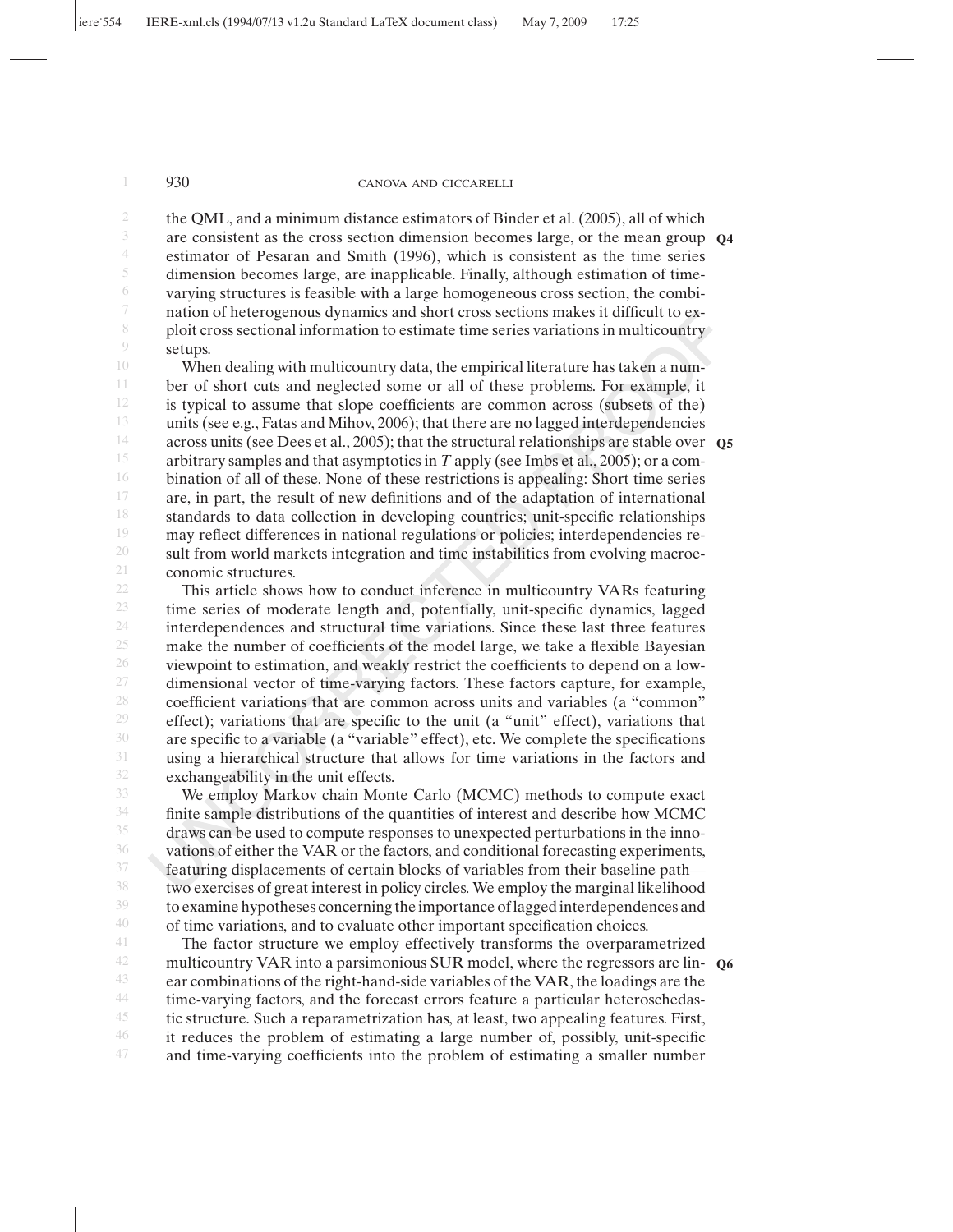3

45 46 47

# MULTICOUNTRY VAR MODELS 931

of loadings on certain combinations of the right-hand-side variables of the VAR. Therefore, computational costs are limited. Second, since the regressors of the SUR model are observable linear combinations of the right-hand-side variables of the VAR, we produce an estimable structure that is suitable for a variety of policy purposes. For example, one can produce multistep multicountry leading indicators (see Anzuini et al., 2005); recursively estimate coincident indicators of world and national business cycles and examine their time variations (see Canova et al., 2007); construct measures of medium-term core inflation or medium-term conditional and unconditional forecasts; or examine the propagation of shocks across countries (Caivano, 2006).

Our reparametrized model shares some similarities with those used in factor model literature (see e.g., Stock and Watson, 1989; Forni and Reichlin, 1998, or **Q7** Otrok and Whiteman, 1998), but also has important differences. In fact, although the factor structure in this literature emerges from the desire to obtain the main drivers of the variability of a large set of variables, here it is the results of flexible restrictions imposed on the coefficients. As a consequence, the regressors of our SUR model are *observable* unweighted combinations of lags of the VAR variables capturing low-frequency comovements in the data whereas those in factor models are *estimated* weighted combinations of the current endogenous variables and are designed to best capture their variability.

Canova and Ciccarelli (2004) proposed a structure to forecast with multicountry VAR models, which allows for unit-specific dynamics and time variations. There the estimation process is computationally demanding since time variations are different across variables and units. Relative to that paper we innovate by providing (a) a flexible coefficient factorization that renders estimation easy, (b) a testing approach that makes model selection and inference tractable, (c) a set of tools to conduct structural analyses and policy-projection exercises.

The structure of the article is as follows: The next section presents the model; Section 3 discusses estimation and inference; Section 4 deals with model selection; and Section 5 with impulse responses and conditional forecasts. In Section 6, an application is presented. Section 7 concludes.

#### 2. THE MODEL

The multicountry VAR model we consider has the form

(1) 
$$
y_{it} = D_{it}(L)Y_{t-1} + C_{it}(L)W_{t-1} + e_{it},
$$

where  $i = 1, \ldots, N; t = 1, \ldots, T; y_{it}$  is a  $G \times 1$  vector of variables for each  $i, Y_t =$  $(y'_{1t}, y'_{2t}, \ldots, y'_{Nt})'$ ,  $D_{it,j}$  are  $G \times GN$  matrices and  $C_{it,j}$  are  $G \times q$  matrices for each  $j, W_t$  is a  $q \times 1$  vector that may include unit-specific, time-invariant variables (for example, a vector of ones) or common variables (for example, oil prices), and  $e_{it}$  is a  $G \times 1$  vector of random disturbances. We assume that there are  $p_1$  lags for each of the *G* endogenous variables and  $p_2$  lags for the *q* variables in  $W_t$ . In (1), cross-unit lagged interdependencies exist whenever the matrix  $D_t(L) \neq \mathfrak{I} \otimes \mathfrak{D}_{it}(L)$  for some *L*, where  $\Im$  is a  $1 \times N$  vector with one in the *i*th position and zero elsewhere. In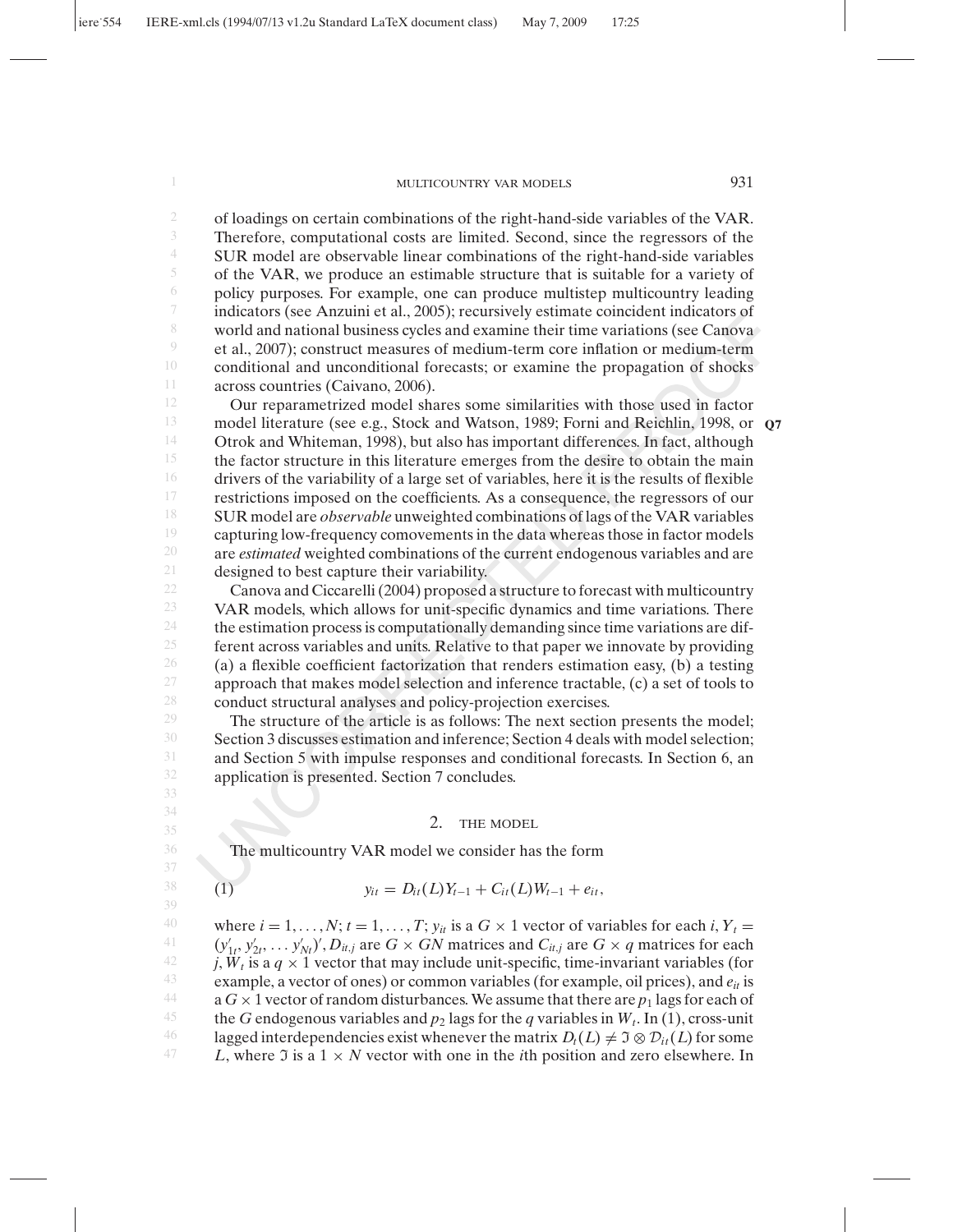words, if we stack the elements of  $\mathcal{D}_{it,j}$  over *i*, we obtain a matrix that is not block diagonal for at least one *j*. This feature adds flexibility to the specification but it is costly: The number of coefficients, in fact, is increased by a factor  $N$ (we have  $k =$  $NGp_1 + qp_2$  coefficients in each equation). In (1), the dynamic relationships are allowed to be unit specific and the coefficients could vary over time. Let  $\delta^g_{it}$  be  $k \times$ 1 vectors containing, stacked, the *G* rows of the matrices  $D_{it}$  and  $C_{it}$ ; define  $\delta_{it}$  =  $(\delta_{it}^{1'}, \ldots, \delta_{it}^{G'})'$ , and let  $\delta_t = (\delta'_{1t}, \ldots, \delta'_{Nt})'$  be a  $NGk \times 1$  vector. Whenever  $\delta_{it}$  is unrestricted, it is impossible to estimate it—there are more coefficients than data points. To solve this problem, we adopt a flexible structure where  $\delta_t$  is factored as

(2) 
$$
\delta_t = \sum_f^F \Xi_f \theta_{ft} + u_t,
$$

where  $F \ll \frac{NGk}{f}$  is a low-dimensional vector,  $\forall f$ ,  $\Xi_f$  are conformable matrices and  $u_t$  captures unmodeled and idiosyncratic variations present in  $\delta_t$ . The typology of the factors  $\theta_{ft}$  and the exact form of the  $\Xi_f$ 's will become evident from the examples presented below.

20 21 22 23 24 25 26 27 28 29 Clearly, the choice of factorization is application and, possibly, sample dependent. Although the selection of the type of factors is typically dictated by the needs of the investigation, its exact numbers is often a matter of choice. For example, in a cross-country study of business cycle transmissions, common and country-specific factors are probably sufficient although, when constructing indicators of GDP, one may want to specify, at least, a common, a country-specific, and a variable-specific factor. A simple procedure to determine the number of factors and to verify other specification choices, trading-off the fit of the model with the size of *F*, is in Section 4. Note also that in (2) all factors are permitted to be time-varying. Time invariant structures can be obtained via restrictions on their law of motion, as detailed below.

If we let  $X_t = I_{NG} \otimes \mathbf{X}'_t$ ; where  $\mathbf{X}_t = (Y'_{t-1}, Y'_{t-2}, \dots, Y'_{t-p}, W'_{t}, \dots, W'_{t-l})'$ ; set  $\mathcal{X}_t \equiv X_t \mathbb{E}; \mathbb{E} = [\mathbb{E}_1, \mathbb{E}_2, \mathbb{E}_3, \dots, \mathbb{E}_F], \ \zeta_t \equiv X_t u_t + E_t$ , and let  $Y_t, E_t$  be  $NG \times 1$ vectors, we can rewrite (1) as

3)  

$$
Y_t = X_t \delta_t + E_t
$$

$$
= X_t (\Xi \theta_t + u_t) + E_t \equiv \mathcal{X}_t \theta_t + \zeta_t.
$$

In (3), we have reparametrized the original multicountry VAR so that the vector of endogenous variables depends on a small number of observable indices,  $\mathcal{X}_{it}$ , and the factors  $\theta_{it}$  load on the indices. By construction, the  $\mathcal{X}_{it}$ 's are linear combinations of right-hand-side variables of the multicountry VAR; are correlated among each other—the correlation decreases as *G* or *N* or  $p = max[p_1, p_2]$  increase; and emphasize comovements across lagged variables.

46 47 2.1. *Examples.* To illustrate what our approach implies for different DGPs, we study three examples.

1

2

4

37

 $\left($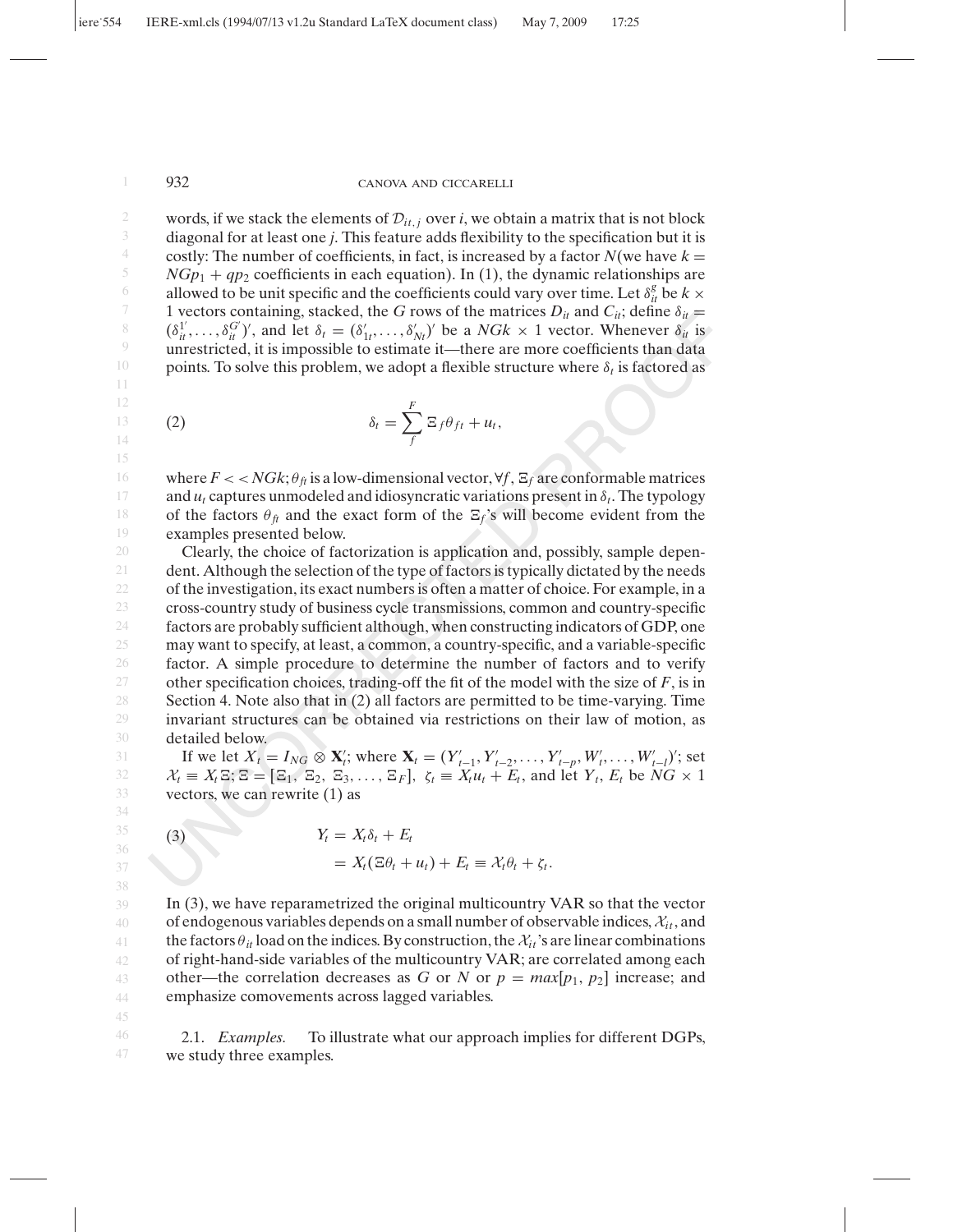2.1.1. *A two-country VAR.* The first example we consider is a two-country,  $i = 2$ , two-variable  $g = 2$ , VAR(2)

$$
(4) \begin{pmatrix} y_{11t} \\ y_{12t} \\ y_{21t} \\ y_{22t} \end{pmatrix} = \begin{pmatrix} A_{1111} & A_{1112} & A_{1121} & A_{1122} \\ A_{1211} & A_{1212} & A_{1221} & A_{1222} \\ A_{2111} & A_{2112} & A_{2121} & A_{2122} \\ A_{2211} & A_{2212} & A_{2221} & A_{2222} \end{pmatrix} \begin{pmatrix} y_{11t-1} \\ y_{12t-1} \\ y_{21t-1} \\ y_{22t-1} \end{pmatrix} + \begin{pmatrix} B_{1111} & B_{1112} & B_{1121} & B_{1122} \\ B_{1211} & B_{1212} & B_{1221} & B_{1222} \\ B_{2111} & B_{2112} & B_{2121} & B_{2122} \\ B_{2211} & B_{2212} & B_{2221} & B_{2222} \end{pmatrix} \begin{pmatrix} y_{11t-2} \\ y_{12t-2} \\ y_{21t-2} \\ y_{21t-2} \end{pmatrix} + \begin{pmatrix} e_{11t} \\ e_{12t} \\ e_{21t} \\ e_{21t} \\ e_{22t} \end{pmatrix}.
$$

Let  $\delta = (vec(A)',vec(B)')'$  be the 32  $\times$  1 vector of parameters. We specify four factors for  $\delta$ , i.e.,  $\delta_{k,i,g,j} = \theta_{1k} + \theta_{2i} + \theta_{3g} + \theta_{4j}$  where  $\theta_1 = (\theta_{11}, \dots, \theta_{14})$  is  $4 \times 1$ vector defining the equation where a coefficient belongs,  $\theta_2 = (\theta_{21}, \theta_{22})$  is a 2  $\times$ 1 vector of country-specific factors,  $\theta_3 = (\theta_{31}, \theta_{32})$  is a 2 × 1 vector of variablespecific factors and  $\theta_4 = (\theta_{41}, \theta_{42})$  is a  $2 \times 1$  vector of lag-specific factors. Letting  $i_1 = (1, 1, 1, 1)$ ',  $i_2 = (1, 1, 0, 0)$ '  $i_3 = (0, 0, 1, 1)$ ',  $i_4 = (1, 0, 1, 0)$ '  $i_5 = (0, 1, 0, 1)$ ', then

$$
(5) \delta = \begin{pmatrix} i_1 & 0 & 0 & 0 \\ 0 & i_1 & 0 & 0 \\ 0 & 0 & i_1 & 0 \\ i_1 & 0 & 0 & 0 \\ 0 & i_1 & 0 & 0 \\ 0 & 0 & i_1 & 0 \\ 0 & 0 & 0 & i_1 \\ 0 & 0 & 0 & i_1 \end{pmatrix} \begin{pmatrix} i_2 & i_3 \\ i_2 & i_3 \\ i_2 & i_3 \\ i_2 & i_3 \\ i_2 & i_3 \\ i_2 & i_3 \\ i_1 & i_2 \\ i_2 & i_3 \end{pmatrix} \begin{pmatrix} i_4 & i_5 \\ i_4 & i_5 \\ i_4 & i_5 \\ i_4 & i_5 \\ i_4 & i_5 \\ i_4 & i_5 \\ i_4 & i_5 \\ i_4 & i_5 \end{pmatrix} \begin{pmatrix} i_1 & 0 \\ i_1 & 0 \\ i_1 & 0 \\ 0 & i_1 \\ 0 & i_1 \\ 0 & i_1 \\ 0 & i_1 \\ 0 & i_1 \\ 0 & i_1 \end{pmatrix} \theta_4 + u,
$$

which implies, for example, that the first equation of the VAR is reparametrized as

39 40

42 43

45 46 47

38

1

2 3 4

6

8

$$
(6) \quad y_{11t} = \theta_{11} \mathcal{X}_{1t} + \theta_{21} \mathcal{X}_{2t} + \theta_{22} \mathcal{X}_{3t} + \theta_{31} \mathcal{X}_{4t} + \theta_{32} \mathcal{X}_{5t} + \theta_{41} \mathcal{X}_{6t} + \theta_{42} \mathcal{X}_{7t} + \zeta_t,
$$

where  $\mathcal{X}_{1t} = \sum_i \sum_g \sum_j y_{igt-j}$ ,  $\mathcal{X}_{2t} = \sum_g \sum_j y_{1gt-j}$ ,  $\mathcal{X}_{3t} = \sum_g \sum_j y_{1gt-j}$ ,  $\mathcal{X}_{3t} = \sum_g \sum_j y_{1gt-j}$ ,  $\mathcal{X}_{5t} = \sum_i \sum_o y_{1gt-1}$ ,  $\mathcal{X}_{7t} =$  $y_{2gt-j}$ ,  $\mathcal{X}_{4t} =$ *i*<sub>*z*</sub> *y*<sub>i1*t*−*j*</sub>,  $\chi_{5t} = \sum_i \sum_g y_{i2t-1}$ ,  $\chi_{6t} = \sum_i \sum_g y_{igt-1}$ ,  $\chi_{7t} = \sum_i \sum_g y_{igt-2}$ . Therefore,  $X_{1t}$  captures the information contained in the lags of all the variables of the model,  $\mathcal{X}_{2t}(\mathcal{X}_{3t})$  captures the information contained in the lags of the variables for country 1 (country 2),  $\mathcal{X}_{4t}(\mathcal{X}_{5t})$  captures the information contained in the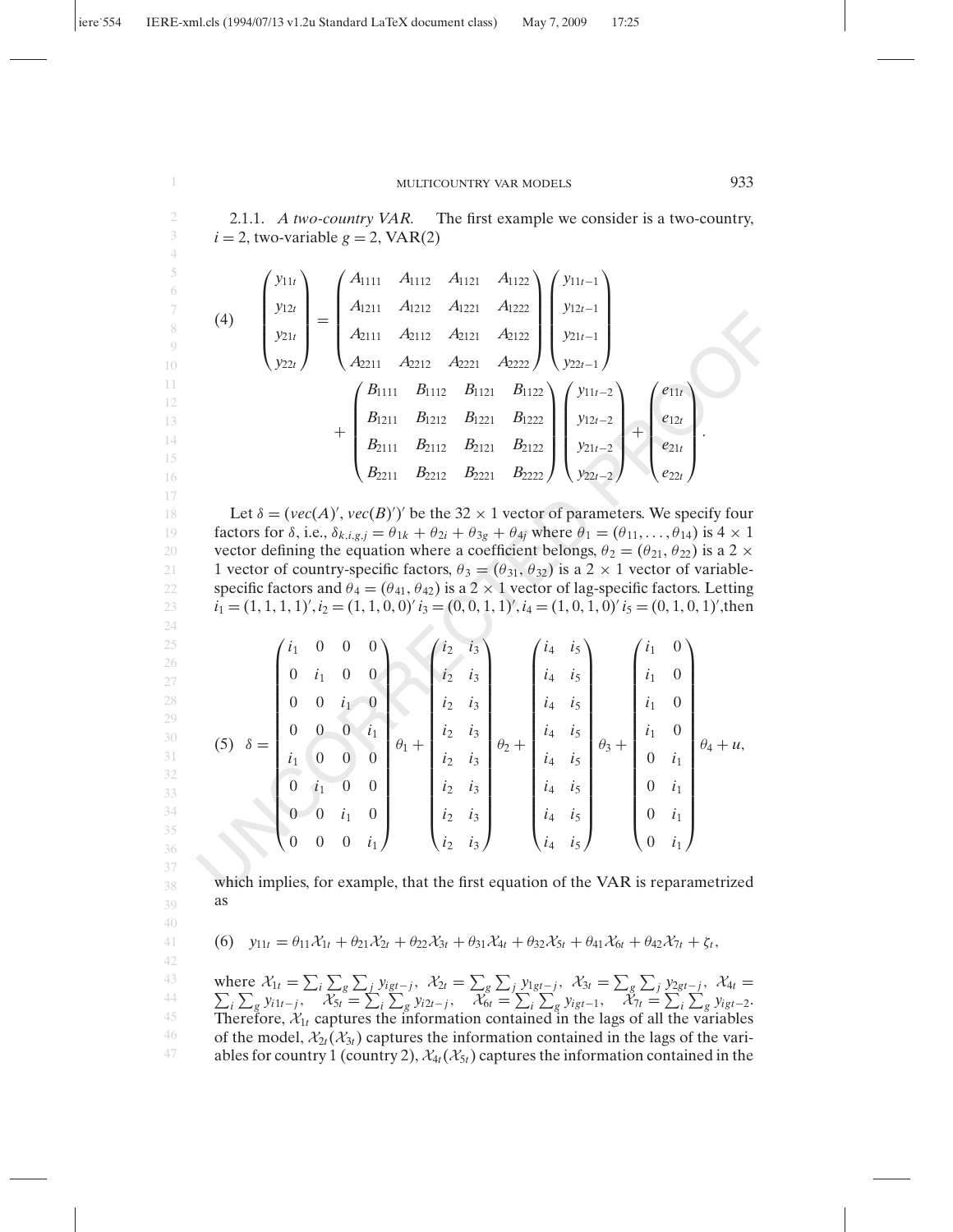lags of variable 1 (variable 2) and lags, whereas  $\mathcal{X}_{6t}(\mathcal{X}_{7t})$  captures the information contained in the first (second) lag, across countries and variables.

**Q8** 2.1.2. *A DSGE model.* Consider a log-linearized DSGE model of the form

(7) 
$$
y_{1t} = A(\beta) y_{1t-1} + B(\beta) \varepsilon_t
$$

(8)  $y_{2t} = C(\beta) y_{1t}$ ,

where  $\beta$  are structural parameters,  $A(\beta)$ ,  $B(\beta)$ , and  $C(\beta)$  are time-invariant matrices whose entries are nonlinear functions of  $\beta$ ;  $y_{1t}$  is a state and  $y_{2t}$  a control, both of them are assumed to be scalar, for simplicity. The dimension of  $\epsilon_t$  is typically smaller than the dimension of  $y = [y_{1t}, y_{2t}]$  and there may be cross equations restrictions in the sense that  $\beta_m$ ,  $m = 1, 2, \dots$  may appear in several of the entries of *A*, *B*, and *C*. Equations (7) and (8) can be written as a structural VAR(1) model

$$
\begin{pmatrix} I & 0 \ I & -C(\beta) \end{pmatrix} \begin{pmatrix} y_{1t} \ y_{2t} \end{pmatrix} = \begin{pmatrix} A(\beta) & 0 \ 0 & 0 \end{pmatrix} \begin{pmatrix} y_{1t-1} \ y_{2t-1} \end{pmatrix} + \begin{pmatrix} B(\beta) \ 0 \end{pmatrix} \varepsilon_t
$$

or, letting  $D_1(\beta) = C(\beta)A(\beta)$  and  $D_2(\beta) = C(\beta)B(\beta)$ , as a factor model

$$
\begin{pmatrix} y_{1t} \\ y_{2t} \end{pmatrix} = \begin{pmatrix} A(\beta) \\ D_1(\beta) \end{pmatrix} y_{1t-1} + \begin{pmatrix} B(\beta) \\ D_2(\beta) \end{pmatrix} \varepsilon_t.
$$

Consider a reduced-form VAR for  $y_t = (y_{1t}, y_{2t})$  of the form  $y_t = Hy_{t-1} + e_t$  and assume that

$$
\delta = \begin{pmatrix} H_{11} \\ H_{12} \\ H_{21} \\ H_{22} \end{pmatrix} = \begin{pmatrix} 1 & 0 \\ 1 & 0 \\ 0 & 1 \\ 0 & 1 \end{pmatrix} \theta_1 + \begin{pmatrix} 1 & 0 \\ 0 & 0 \\ 0 & 0 \\ 0 & 1 \end{pmatrix} \theta_2 \equiv \Xi_1 \theta_1 + \Xi_2 \theta_2,
$$

where  $\theta_s$  has two components each  $s = 1, 2$ . Then the VAR is

$$
\begin{pmatrix} y_{1t} \\ y_{2t} \end{pmatrix} = \begin{pmatrix} \theta_{11} + \theta_{21} & \theta_{11} \\ \theta_{12} & \theta_{12} + \theta_{22} \end{pmatrix} \begin{pmatrix} y_{1t-1} \\ y_{2t-1} \end{pmatrix} + \begin{pmatrix} e_{1t} \\ e_{2t} \end{pmatrix}
$$

and its SUR reparametrization is

(9) 
$$
y_{1t} = \theta_{11}(y_{1t-1} + y_{2t-1}) + \theta_{21}y_{1t-1} + e_{1t}
$$

45 46 47

1

(10) 
$$
y_{2t} = \theta_{12}(y_{1t-1} + y_{2t-1}) + \theta_{22}y_{2t-1} + e_{2t}.
$$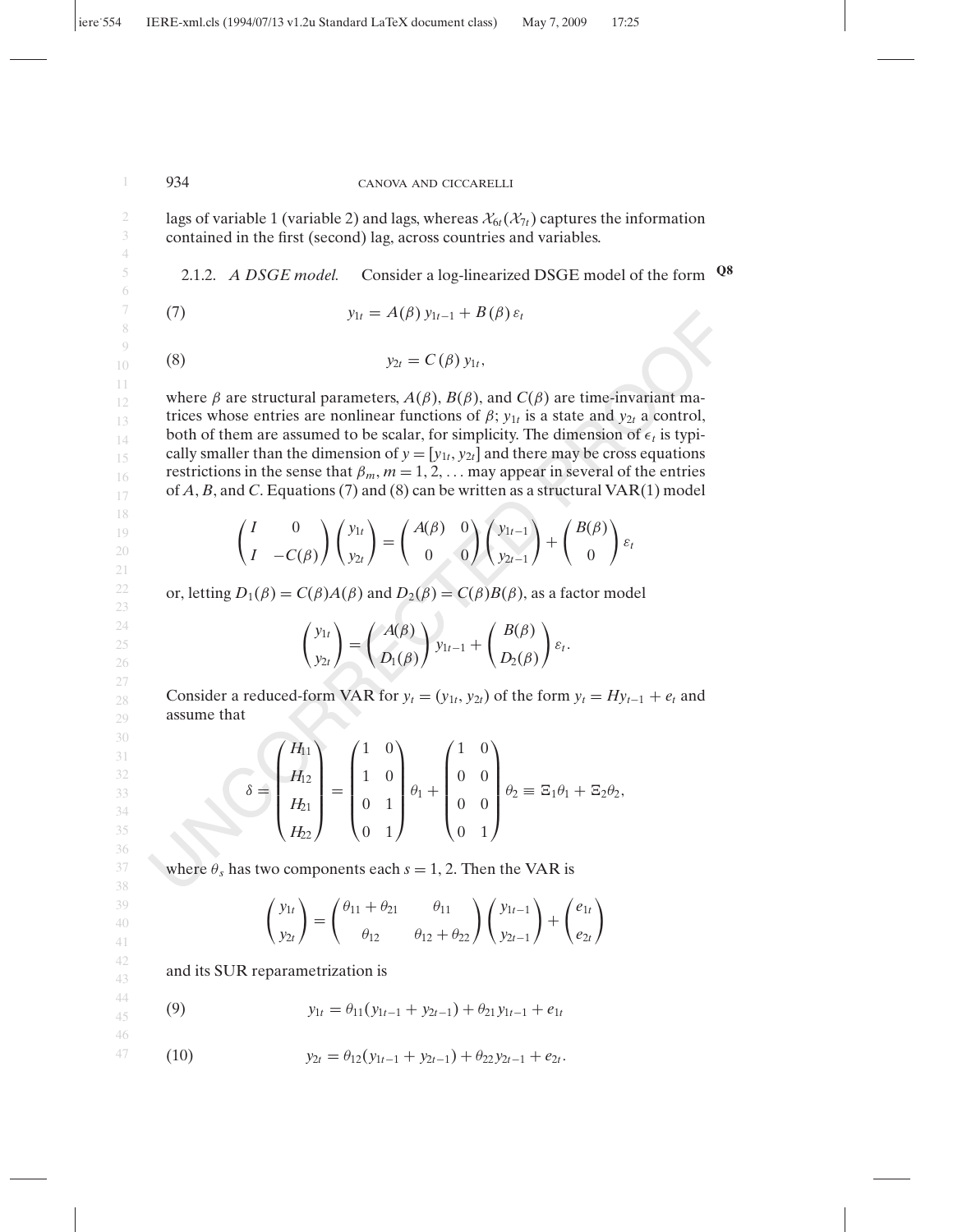Here  $(y_{1t-1} + y_{2t-1})$  plays the role of a common index.

When  $H_{12}$  and  $H_{22}$  are zero, as the theory implies,  $\theta_{11} = 0$ ;  $-\theta_{22} = \theta_{12}$  and the model correctly recognizes that there is a factor of proportionality between the two types of equations of the system.

2.1.3. *A variance component model.* The model we consider here is of the form

1

2 3 4

8 9

32

34 35 36

38 39 40

42

46 47

 $y_{it} = \alpha_{it} + T_t \quad (1 - \rho_t L) T_t = e_t$  $\alpha_{it} = \alpha_i + v_{it} \quad (1 - \omega_i L)v_{it} = z_{it}$  $\alpha_i = \alpha_0 + \epsilon$ , (11)

where  $e_t$  is i.i.d. across *t*,  $v_{it}$  is i.i.d. across *t*, and  $y_{it}$  is a  $G \times 1$  vector for each  $i = 1$ , 2, ... , *N*. This model has the following VAR representation:

(12) 
$$
Y_t = \alpha_{0t}^* + A_t Y_{t-1} + B_t Y_{t-2} + \eta_t
$$

$$
(13) \qquad \qquad = \alpha_{0t}^* + \delta_t X_t + \eta_t,
$$

where  $Y_t$  is a  $NG \times 1$  vector each  $t, \alpha_{0t}^* = diag\{(1 - \omega_i)\}(1 - \rho_t)\alpha_{0t}, \eta_t =$  $(1 - \omega_i L)e_t + (1 - \omega_i L)(1 - \rho_t L)\epsilon + (1 - \rho_t L)z_{it}$  whereas  $A_{it} = \rho_t + \omega_i$  and  $B_{it} =$  $\rho_t \omega_i$ . Therefore, an error component model generates a particular error structure in the VAR. Note that  $\alpha^*_{0t}$  are time trends common to all the *G* variables for unit *i*. Suppose  $\delta_t = [vec(A_t), vec(B_t)]$  is factored as

(14) 
$$
\delta_{t\bar{t}g\bar{j}} = \Xi_1 \theta_{1t} + \Xi_2 \theta_{2\bar{i}} + \Xi_3 \theta_{3g} + u_{t\bar{t}g\bar{j}}^{\delta},
$$

where  $\theta_{1t}$  is a  $T \times 1$  vector of time effects (common to all  $g = variable$ ,  $i = country$ ,  $j = lag$ ),  $\theta_{2t}$  is  $N \times 1$  vector of unit-specific effects (common to all *j*, *g*),  $\theta_{3t}$  is  $G \times$ 1 vector of variables-specific effects (common to all *j*, *i*). As for  $\alpha_{0t}^*$  we assume

$$
\alpha_{0it}^* = \Xi_4 \theta_{4it} + u_{jit}^{\alpha},
$$

where  $\theta_{4it}$  is an  $NT \times 1$  vector. Equations (14) and (15) represent a version of the model of Canova and Ciccarelli (2004). Here the number of parameters to be estimated is  $NT + T + N + G$ , which is still relatively large. To further reduce the dimensionality of the parameter vector one could make  $\theta_{4it}$  time- or unitindependent and exploit averages in the remaining dimensions to construct the appropriate regressors. Disregarding how  $\alpha_{0t}^*$  is parametrized, the SUR model is

$$
(Y_t - \alpha_{0t}^*) = \theta_{1t} \mathcal{X}_{1t} + \theta_{2i} \mathcal{X}_{2t} + \theta_{3g} \mathcal{X}_{3t} + \zeta_t,
$$

where  $X_{1t} = \Xi_1 X_t$  is a time index,  $X_{2t} = \Xi_1 X_t$  is a unit index,  $X_{3t} = \Xi_3 X_t$  is a variable index, and  $\zeta_t$  is composite error whose variance depends on time, on the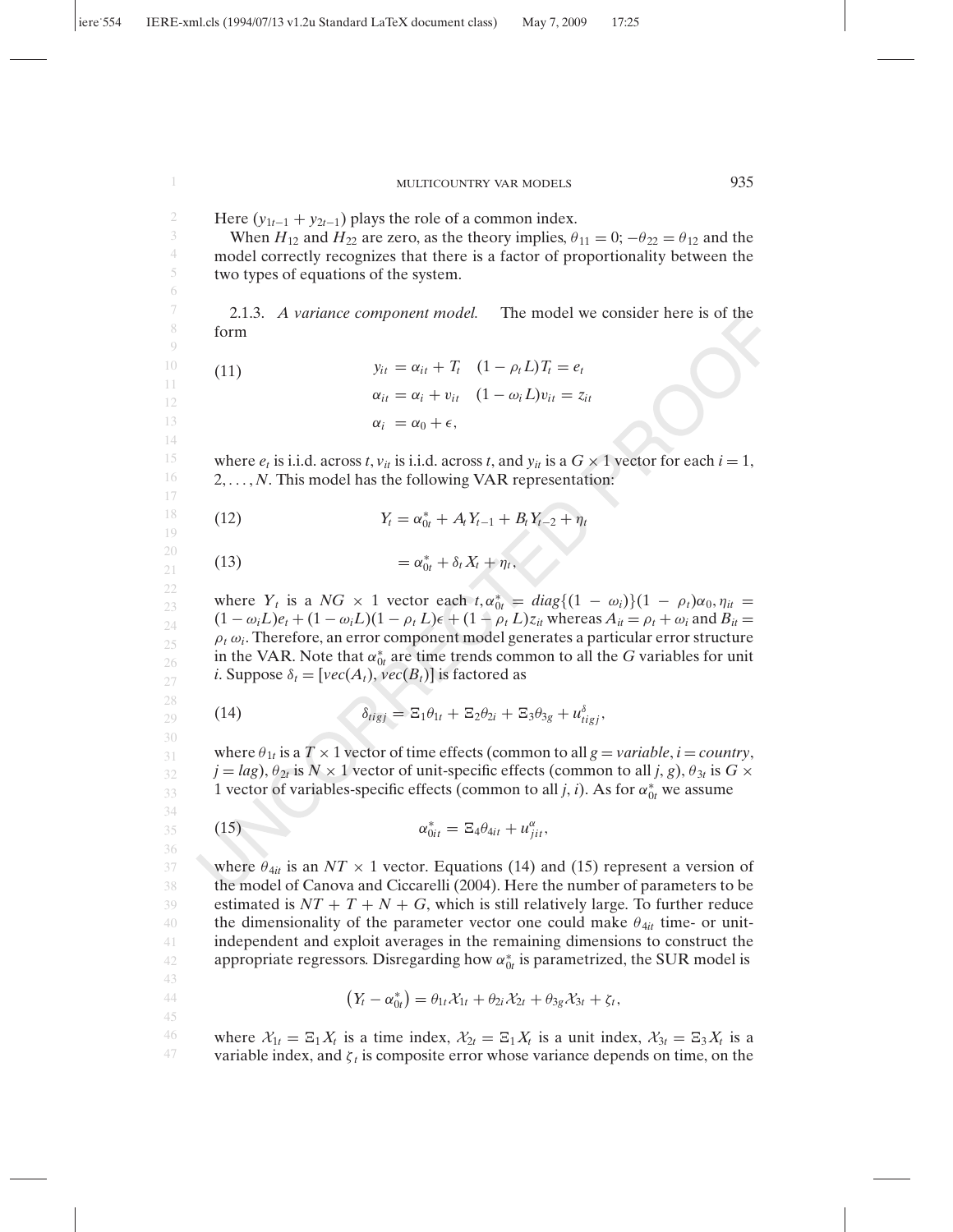unit, on the variable, and on the lag. Hence, the reparametrization maintains the original error component structure but somewhat reduces the dimensionality of the parameters space.

2.2. *Discussion and Relationship with the Literature.* One advantage of our flexible coefficient factorization is that the overparametrization of the original multicountry VAR is dramatically reduced. In fact, in the resulting SUR model, estimation and specification searches are constrained only by the dimensionality of  $\theta_t$  ( $\delta_t$  is integrated out). A second advantage is that, given the MA nature of many  $\chi$ <sup>*it*</sup>, the regressors of (3) capture low-frequency comovements present in the lags of **Q9** the VAR. Since the model averages out not only cross section but also time series noise, reliable and stable estimates of  $\theta_t$  can potentially be obtained, and this makes the framework useful for a variety of medium-term policy analyses exercises. A third advantage is that (3) has some economic content. For example, if  $\theta_{1t}$ captures information that is common to all the coefficients of the VAR,  $\mathcal{X}_{1t} \theta_{1t}$  is an indicator for  $Y_t$  based on common information. Indicators containing other types of information can also be easily constructed. Since  $\mathcal{X}_{it}$  are predetermined, leading versions of these indicators can be obtained projecting  $\theta_t$  on the information available at  $t - \tau$ ,  $\tau = 1, 2, \ldots$ .

22 23 24 25 26 27 28 29 31 32 33 34 35 Some commentators have argued that the equal (and exogenous) weights that (2) imposes on the regressors of (3) are restrictive and suggested the possibility to estimate the E's. Our structure is no more restrictive than the one used in related literature. Clearly, the equal weighting scheme is appropriate if all variables are measured in the same units (e.g., growth rates) and their variability is comparable; otherwise, preliminary transformations need to be used or the vector of  $\Xi_i$ appropriately scaled. For example, if the variability of the variables of country 1 is considerably larger than the variability of the variables of country 2, then one could specify  $\Xi_1 = (\sigma_1^{-1}, \ldots, \sigma_1^{-1}, \sigma_2^{-1}, \ldots, \sigma_2^{-1}, \ldots)$ , where  $\sigma_1$  and  $\sigma_2$  measure the average standard deviation of the variables in countries 1 and 2. The idea of estimating the  $\Xi$ 's is a bit foreign to our philosophy—the weights are a priori determined by the flexible factorization we use—but feasible if one directly starts from  $(3)$ , treats  $\Xi_i$  as unknown, and employs the factor models techniques described below. Given our emphasis on multicountry VAR and the resulting *observable* SUR model, we do not pursue this idea further.

Our estimated specification has two types of advantages over single-country or two-country VARs. First, if the information is weak or the sample short, cross sectional information may help to get better estimates and smaller standard errors. Second, if the momentum that shocks induce across countries is the result of lagged interdependencies, our model will be able to capture it. Such pattern will instead emerge as "common shocks" in the other two frameworks.

How does our reparametrized SUR model compare with factor models? There are two types of factor models used in the literature. One is of the form

37

- 46 47
- (16)  $(y_{t+1} \alpha) = \gamma(L)(y_t \alpha) + \beta(L) f_t + e_{t+1}$

1

2 3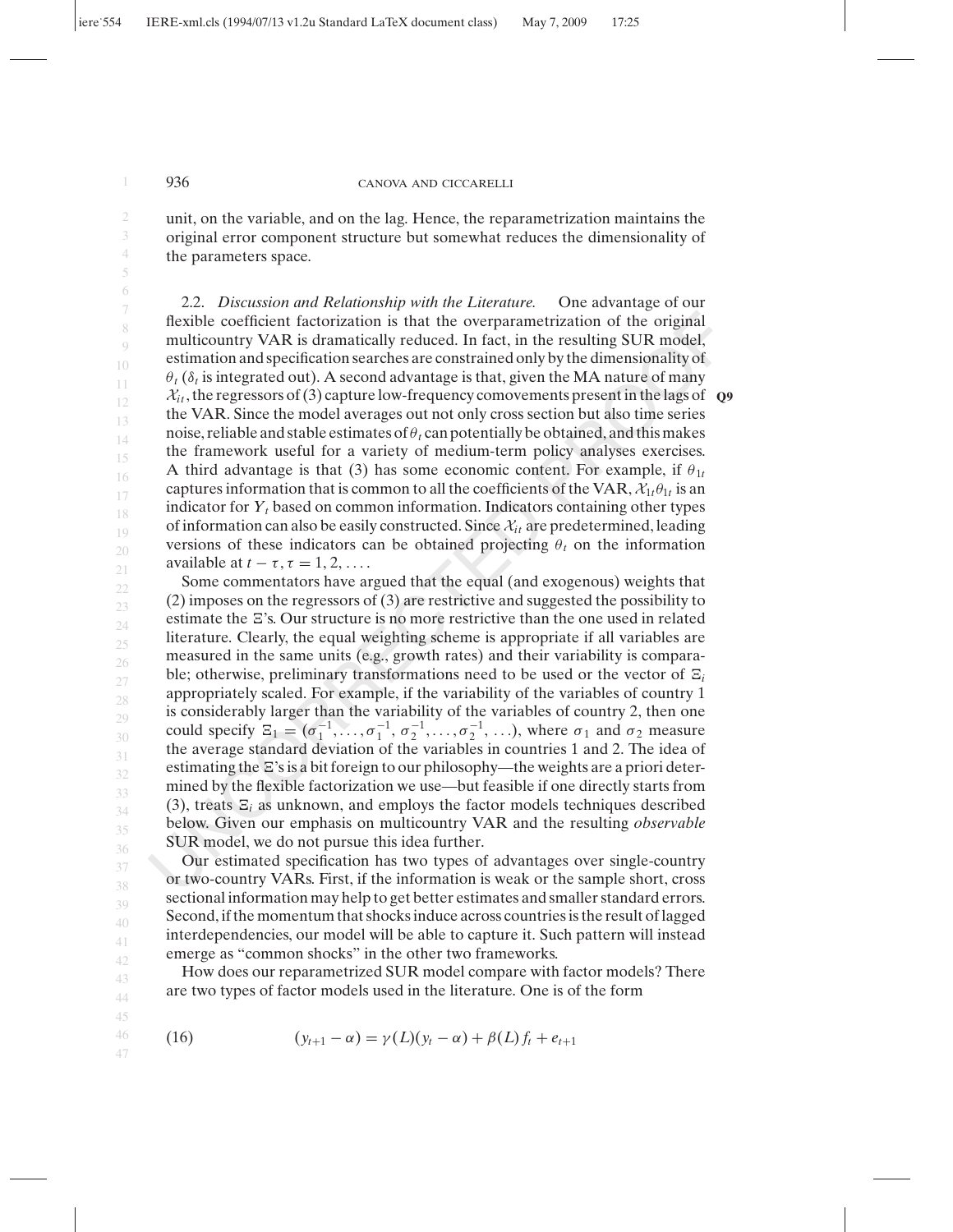1

3

38 39 40

42 43

45 46 47 (17)  $X_{it} = \lambda_i(L) f_t + u_t,$ 

where  $i = 1, \ldots, N, f_t$  is an  $r \times 1$  vector of latent factors,  $r \leq N, N$  large, and  $\gamma(L)$ ,  $\beta(L)$ ,  $\lambda_i(L)$  are one-sided polynomial in the lag operator. The so-called static version of the model, popularized by Stock and Watson (2002a,b), imposes the restriction that the latter two polynomials are of finite order (at most *q* lags are allowed) and rewrite the model as

(18) 
$$
(y_{t+1} - \alpha) = \gamma(L)(y_t - \alpha) + \beta F_t + e_{t+1}
$$

$$
(19) \t\t X_t = \Lambda F_t + u_t,
$$

where  $F_t = (f'_t, \ldots, f'_{t-q})'$  is an  $s \times 1$  vector,  $s \le (q+1)r$ , the *i*th row of  $\Lambda$  is  $(\lambda_{i0}, \ldots)$  $\lambda_{iq}$ ) and  $\beta = (\beta_0, \ldots, \beta_q)'$ . Although dynamic, (18) and (19) can be estimated with static principal components techniques: The loadings  $\Lambda$  are the first  $s$  eigenvalues of the *X'X* matrix, where *X* is the  $T \times N$  data matrix and  $\hat{F} = \frac{X\hat{\Lambda}}{N}$ .

Since (18) and (19) are not nested into a VAR, comparison with our model is a bit difficult. To better highlight the relationship, set  $\gamma(L) = 0$  and choose  $X_t$  to be equal to the lags of  $y_{t+1}$ . Under these conditions, our indices differ from the factors produced by static principal components for several reasons. First, the latter captures the volatility of the data matrix  $X_t$ , whereas our indices extract comovements in series belonging to *Xt*. Second, ours indices are observable, whereas the factors in (18) and (19) are unobservable and need to be estimated with a datadriven approach. Third, although the factors obtained with principal component analysis are statistical in nature—and economic interpretations can be given only via identification devices—our indices have some direct economic interpretation. Fourth, our indices will be substantially smoother than the factors extracted with principal components techniques. Fifth, at least in their classical formulation, the law of motion of  $f_t$  is never used in the estimation of the factors, time variations in the factor loading are difficult to deal with (see e.g., Stock and Watson, 2002a, p. 1170), and estimates enjoy good properties only if time variations are small therefore excluding, e.g., smooth changes across regimes and/or volatility bursts. Finally, it is hard to map log-linearized solutions of DSGE models into (18) and (19). Therefore, the link between economic theory and empirical practice is less transparent.

The second type of factor models still assumes that  $f_t$  is unobservable, but posits

$$
\phi(L) f_t = u_t,
$$

where  $\phi(L)$  is assumed to be diagonal for each *L* and, typically,  $corr(u_{it}, u_{it}) = 0$ ,  $j = 1, \ldots, r$ , and  $j \neq j'$ . We will refer to this model as the unobservable factor (UF) model, which has been used, for example, by Stock and Watson (1989) among many others. Classical estimation of this model is somewhat more complicated as the Kalman filter needs to be used. Also, the EM algorithm typically used for this purpose is cumbersome when *N* is large.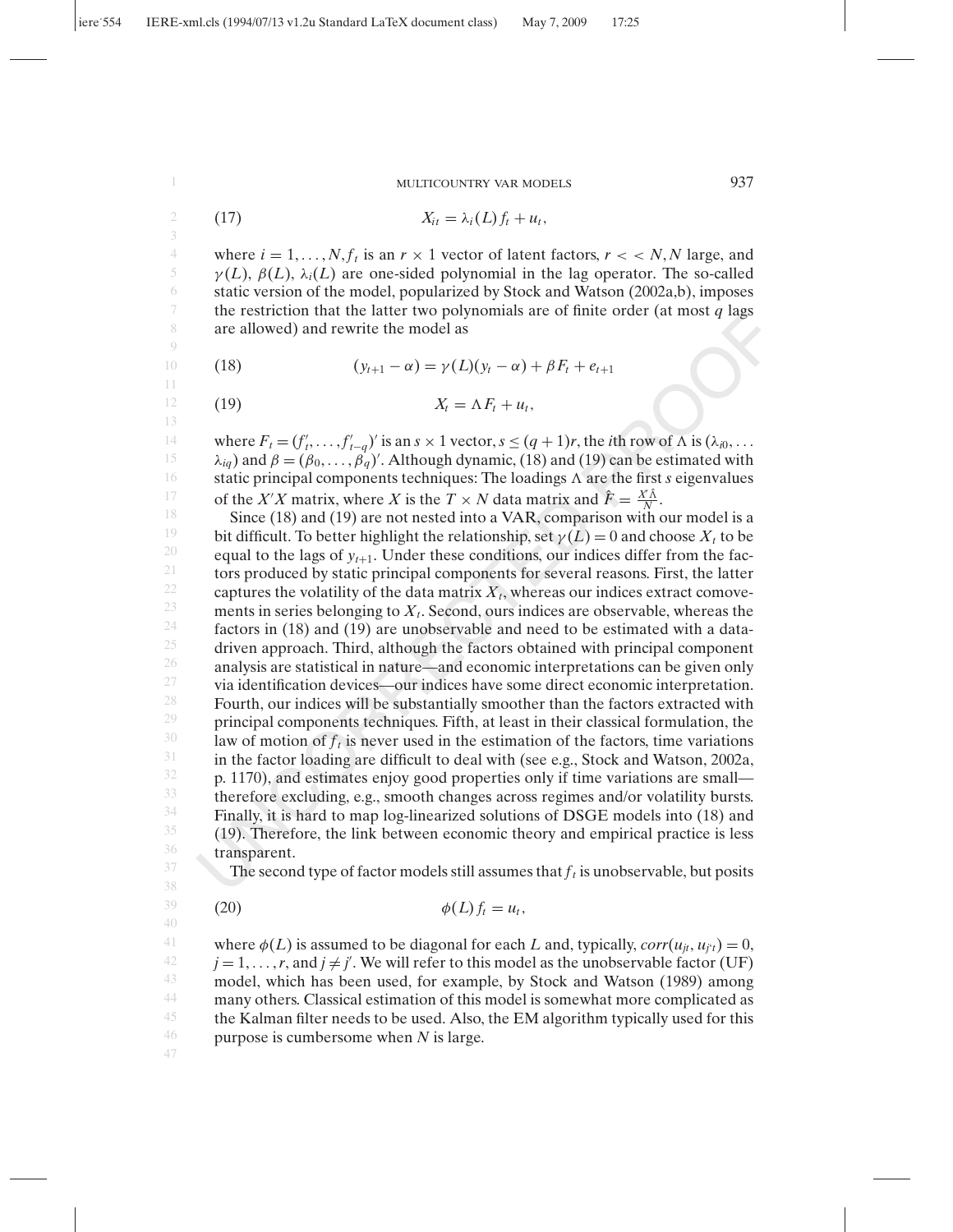It is relatively easy to show that an UF model can be written as a VARMA. In **Q10** fact, substituting (20) into (16) we have that

(21) 
$$
(I - \gamma(L)L)(y_{t+1} - \alpha) = \beta(L)\phi^{-1}(L)u_t + e_{t+1}.
$$

Hence, as long as  $\phi(L)$  has a convergent representation, a VAR for  $y_t$  exists. Note that the error term has two components: One due to shocks to the common factors, and one due to the idiosyncratic shocks to the model. Because of this feature and because it is hard to separately identify  $\phi(L)$  and  $\beta(L)$ , our indices and UF factors have little in common. Hence, when deciding between a SUR or an UF approach, one has to take a stand on whether (1) or (21) better represent the DGP of the data.

Bayesian versions of UF models have been estimated by Otrok and Whiteman (1998), Kim and Nelson (1998), Del Negro and Otrok (2006). The advantages of such an approach are multiple. The one more relevant here is that time variations in the coefficients can be dealt with within standard MCMC routines at no additional costs.

20 21 22 23 24 25 26 27 28 29 31 32 33 35 36 The SUR model we use has also some similarities with the models used by Pesaran (2003) and Pesaran et al. (2005) to model global interdependencies, even though the starting point, the underlying specification, and the estimation technique differ. In fact, in these papers the baseline specification is a traditional (micro) panel structure with unobservable common components in the error term, instead of a VAR; no time variations are allowed in the coefficients and no lagged interdependences are present; *N* is assumed to be large. In this setup, it is possible to obtain a consistent estimate of the common unobservable component by arithmetically averaging the dependent and the independent variables of the unit-specific regressions. Therefore, the estimated specification looks like a set of unrelated single-country VARs, where common factors are proxied by averages of the variables across countries. Our approach shares the idea of using arithmetic averages as regressors; it can be interpreted as an Ffactor generalization of these authors' approach, where each factor spans a difference space, when we allow for lagged interdependencies in the error term and for time-varying loading. Finally, our approach does not need a large *N* to work.

2.3. *Completing the Model.* We assume that the factors evolve according to a general law of the form

(22) 
$$
\theta_t = (I - C)\bar{\theta} + C\theta_{t-1} + \eta_t \qquad \eta_t \sim (0, B)
$$

$$
\bar{\theta} = \mathcal{P}\mu + \epsilon \qquad \epsilon \sim (0, \Psi),
$$

where  $\bar{\theta}$  is the unconditional mean of  $\theta_t$ ;  $\mathcal{P}$ ,  $\mathcal{C}$  are known matrices;  $\eta_t$  and  $\epsilon$  are mutually independent and independent of  $E_t$  and  $u_t$ ; and  $B = diag(\bar{B}_1, \ldots \bar{B}_F)$ .

1

37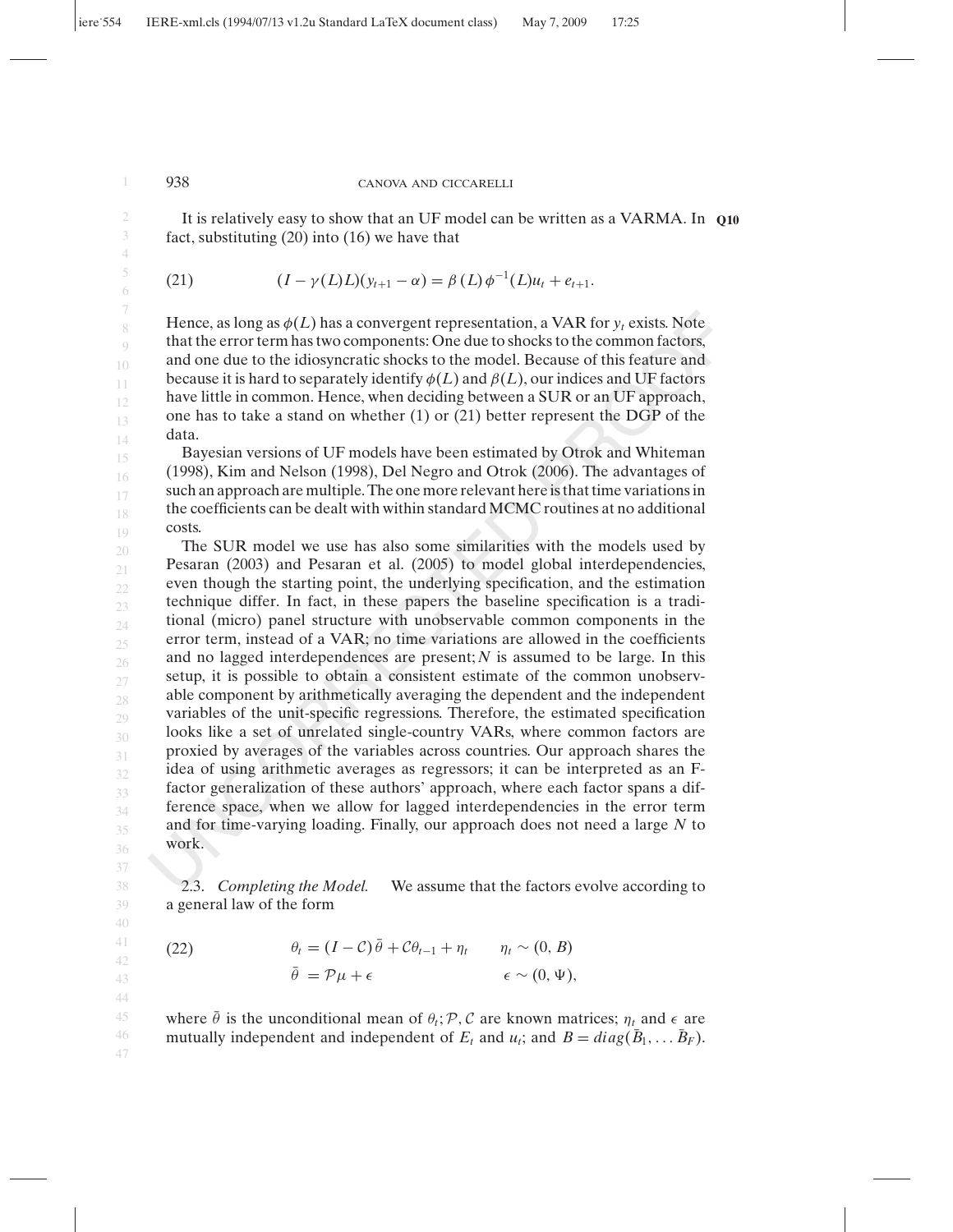Furthermore, we let  $E_t \sim (0, \Omega)$ , and  $u_t \sim (0, \Omega \otimes V)$ , where  $V = \sigma^2 I_k$  is a  $k \times k$ matrix and  $\Omega$  is an *NG* × *NG* matrix.

The intuition behind this specification is simple: To permit time variations, we make the factors obey the stochastic restrictions implied by (22). In the first equation of (22), we have assumed a general AR structure: Since the matrix  $\mathcal C$  is arbitrary, many patterns are allowed in the specification. Although we treat  $\mathcal C$  as fixed, it is possible to make it function of a small set of hyperparameters whose posterior can be jointly obtained with the one of the other parameters. Given that such a choice adds to the computational costs and that a near random walk specification for  $\theta_t$  is for all purposes satisfactory, we do not follow such an approach here.

Whenever  $C \neq I$ , the second equation in (22) links the unconditional mean of the certain factors in an exchangeable fashion. In particular, if a vector countryspecific factors is present, the specification implies that they will have the same mean and variance. This permits some degree of pooling, which can help to improve the precision of the estimates.

The spherical assumption on *V* reflects the fact that factors are measured in common units, whereas the block diagonality of *B* is needed to guarantee the identifiability of the factors.

We specify normal distributions for  $E_t$ ,  $u_t$ ,  $\eta$ , and  $\epsilon$ , but it is easy to allow for fat tails if aberrant or nonnormal observations are presumed to be present. For example, we could let  $(u_t | z_t) \sim \mathcal{N}(0, z_t(\Omega \otimes V))$  where  $z_t^{-1} \sim \chi^2(v, 1)$ , since, unconditionally,  $u_t \sim t_v(0, \Omega \otimes V)$ . As it will be clear from the next section, the forecast errors of our SUR model already display fat tail distributions even when all disturbances are normal. Hence, this extension will not be considered here. Further complication, allowing, for example, for skewness in the errors, or for time variations in the variance of shocks to the factors, are easy to introduce (see Canova, 1993, or Fernandez and Steel, 1998). All of these additions go in the direction of capturing nonnormal patterns in  $y_t$ , if this is needed.

Numerous specifications are nested in our model: For example, a factor is time invariant when  $B_{it} = 0$  and the appropriate elements of C are set to zero; no exchangeability obtains when  $\Psi$  is large, exact pooling obtains when  $\Psi = 0$ , and the factorization becomes exact when  $\sigma^2 = 0$ .

## 3. INFERENCE

If  $\theta_t = \theta \forall t$ , estimation of (3) is easy: It only requires regressing each element of *Yt* on appropriate averages, adjusting estimates of the standard errors for the presence of heteroschedasticity. With a prior for  $\theta$ , posterior estimates would be straightforward to construct.

When the  $\theta_t$ 's are time-varying, MCMC methods can be employed to construct their exact posterior distributions. The likelihood of the reparametrized SUR model is

1

2 3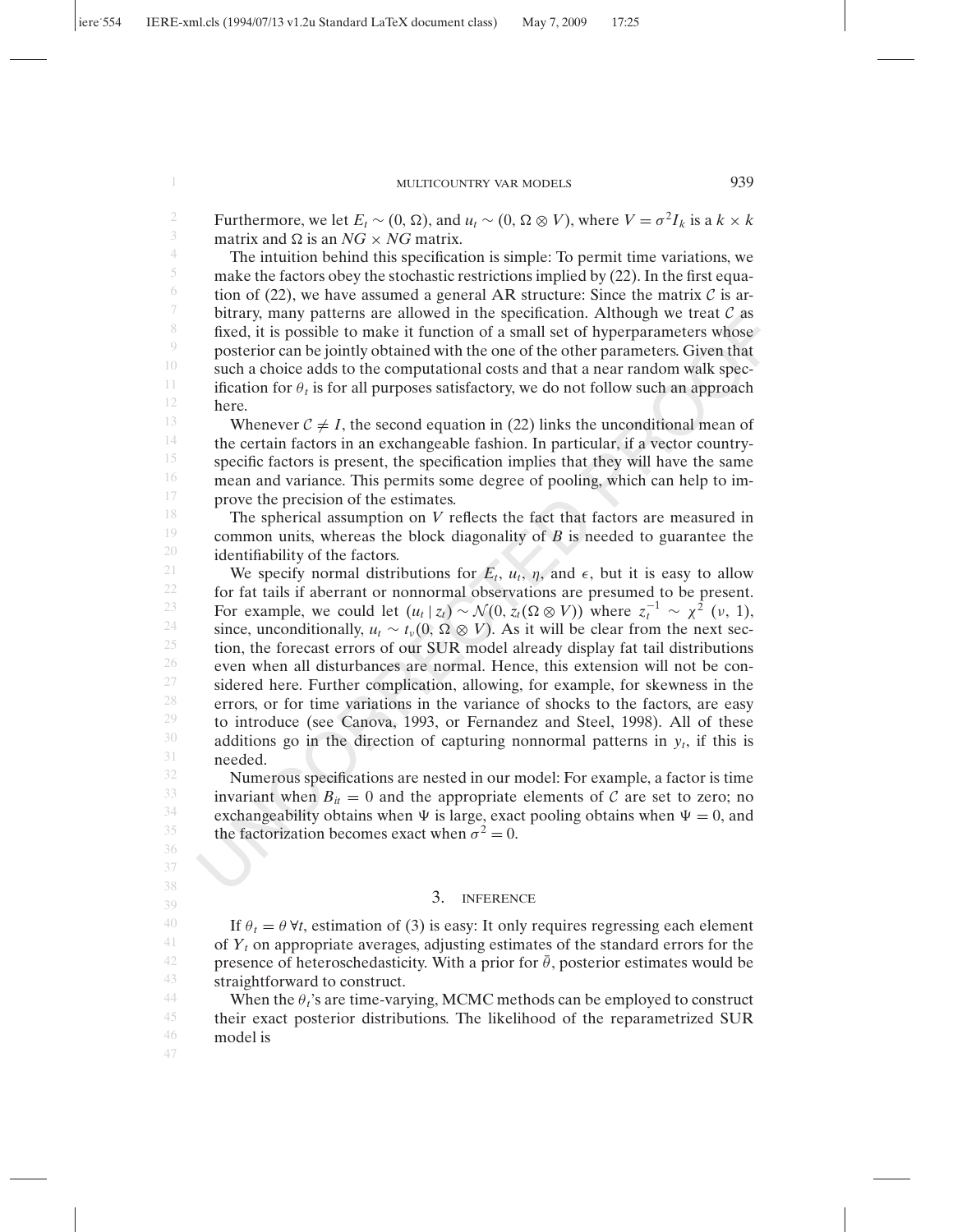2

4

## 940 CANOVA AND CICCARELLI

$$
\mathcal{L}(\theta, \Upsilon | Y) \propto \prod_t |\Upsilon_t|^{-1/2} \exp \left[ -\frac{1}{2} \sum_t (Y_t - \mathcal{X}_t \theta_t)' \Upsilon_t^{-1} (Y_t - \mathcal{X}_t \theta_t) \right],
$$

where  $\Upsilon_t = (1 + \sigma^2 \mathbf{X}_t' \mathbf{X}_t) \Omega \equiv \sigma_t \Omega$ . To calculate the posterior for the unknowns we need prior distributions for  $(\mu, \Psi^{-1}, \Omega^{-1}, \sigma^{-2}, B^{-1})$ . Let data run from  $(-\tau, T)$ , where  $(-\tau, 0)$  is a "training sample" used to estimate features of the prior. When such a sample is unavailable or when a researcher is interested in minimizing the impact of prior choices, it is sufficient to modify the expressions for the prior moments, as suggested below.

We let 
$$
p(\mu, \Psi^{-1}, \Omega^{-1}, \sigma^{-2}, B^{-1}) = p(\mu) p(\Psi^{-1}) p(\Omega^{-1}) p(\sigma^{-2}) \prod_f p(B_f^{-1})
$$
 where

$$
p(\mu) = \mathcal{N}(\bar{\mu}, \Sigma_{\mu}) \quad p(\Psi^{-1}) = \mathcal{W}(z_0, Q_0)
$$
  

$$
p(\Omega^{-1}) = \mathcal{W}(z_1, Q_1) \quad p(\sigma^{-2}) = \mathcal{G}\left(\frac{a_1}{2}, \frac{a_2}{2}\right)
$$
  

$$
p(B_f^{-1}) = \mathcal{W}(z_2_f, Q_{2f}) \quad f = 1, ..., F.
$$

Here  $\mathcal{N}(\cdot)$  stands for Normal,  $\mathcal{W}(\cdot)$  for Wishart, and  $\mathcal{G}(\cdot)$  for Gamma distributions. The hyperparameters  $(z_0, z_1, z_2, a, b, vec(\bar{\mu}), vec(h(\Sigma_{\mu}), vec(h(Q_0, Q_1, Q_2, f))$  are treated as fixed, where  $vec(\cdot)$  ( $vech(\cdot)$ ) denotes the column-wise vectorization of a rectangular (symmetric) matrix. Noninformative priors are obtained setting *a*, *b*  $\rightarrow$  0,  $Q_f^{-1} \rightarrow$  0,  $\Sigma_{\mu}^{-1} \rightarrow$  0, and  $Q_i \rightarrow$  0, i = 0, 1. The form of the conditional posterior distributions we present below is unchanged by these modifications.

Despite the dramatic parameter reduction obtained with (3), the analytical computation of posterior distributions is unfeasible. However, a variant of the Gibbs sampler approach can be used in our framework. Let  $Y^T = (Y_1, \ldots, Y_T)$  denote the data,  $\psi = (\mu, \ \Psi^{-1}, \Omega^{-1}, \ \sigma^{-2}, B_f^{-1}, \bar{\theta}, \{\theta_t\})$  the unknowns whose joint distribution needs to be found, and  $\psi_{-\alpha}$  the vector of  $\psi$  excluding the parameter  $\alpha.$  Let  $\theta_{t-1}^* = (I - C)\bar{\theta} + C\theta_{t-1}$  and  $\tilde{\theta}_t = \theta_t - C\theta_{t-1}$ . Given  $Y^T$ , the conditional posteriors for the unknowns are

(23)

46 47

$$
\mu \, \mid Y^T, \psi_{-\mu} \sim \mathcal{N}(\hat{\mu}, \, \hat{\Sigma}_\mu)
$$

$$
\Psi^{-1} \mid Y^T, \psi_{-\Psi} \sim \mathcal{W}(z_0 + 1, \hat{Q}_o)
$$
  

$$
\Omega^{-1} \mid Y^T, \psi_{-\Omega} \sim \mathcal{W}(z_1 + T, \hat{Q}_1)
$$

$$
B_f^{-1}\,\mid Y^T,\psi_{-\tilde{B}_f} \sim \mathcal{W}\bigl(T*\dim\bigl(\theta_t^{\,f}\bigr)+z_{2\,f},\,\hat{Q}_{2\,f}\bigr)
$$

$$
\sigma^{-2} \mid Y^T, \psi_{-\sigma^2} \propto (\sigma^{-2})^{-a_1-1} \exp\{a_2\sigma^{-2}\} \times \mathcal{L}(\theta, \Upsilon \mid Y^T)
$$

 $\bar{\theta} + Y^T, \psi_{-\bar{\theta}} \sim \mathcal{N}(\hat{\bar{\theta}}, \hat{\Psi}),$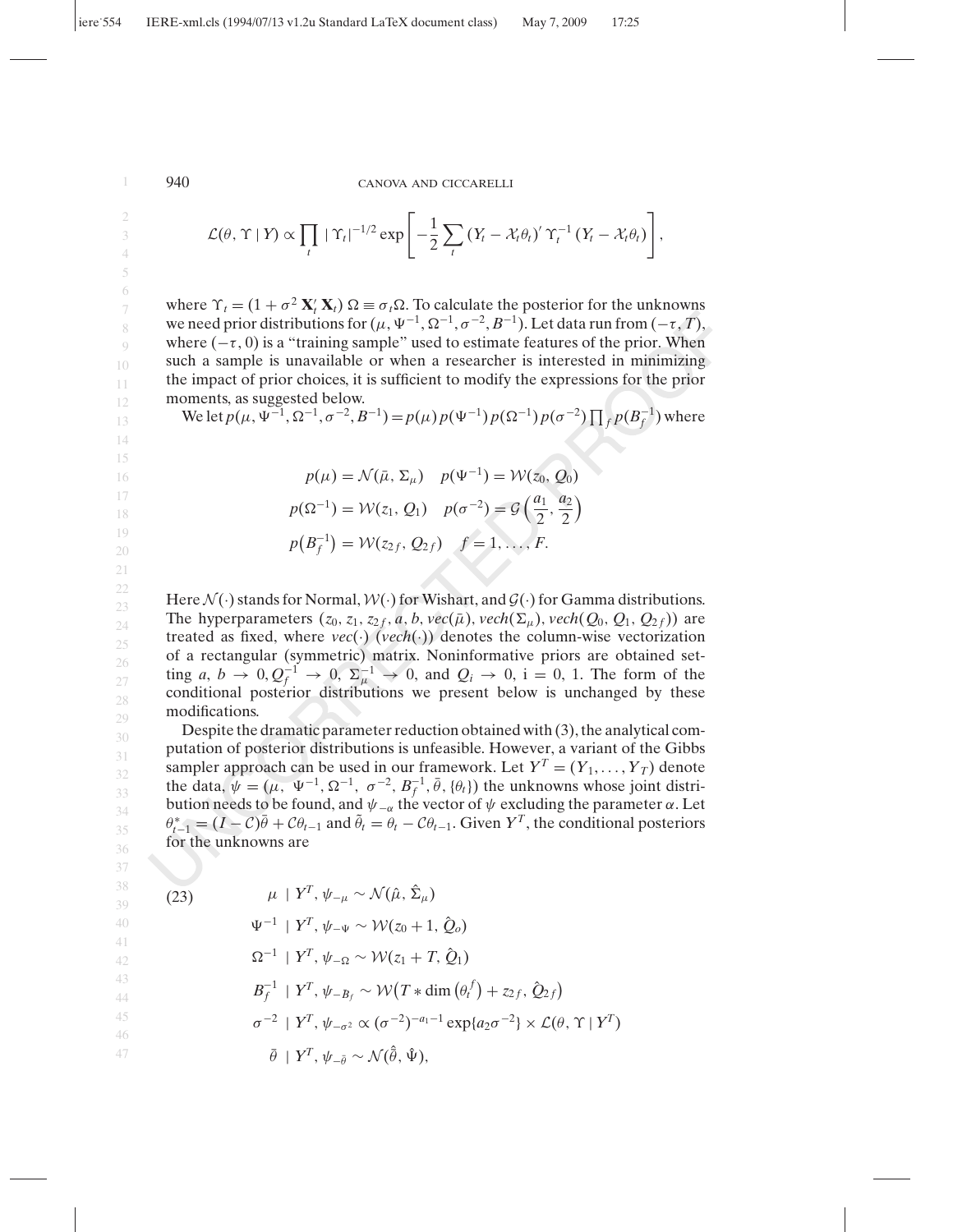2

where

1

3

$$
\begin{array}{c}\n5 \\
6 \\
7 \\
8\n\end{array}
$$

9

13

29

32

34 35 36

38 39 40

42

45 46 47

 $\hat{\mu} = \hat{\Sigma}_{\mu} \left( \mathcal{P}' \Psi^{-1} \bar{\theta} + \Sigma_{\mu}^{-1} \bar{\mu} \right);$  $\hat{\Sigma}_{\mu} = (\mathcal{P}' \Psi^{-1} \mathcal{P} + \Sigma_{\mu}^{-1})^{-1};$  $\hat{\mathcal{Q}}_{o}=\left[\mathcal{Q}_{o}^{-1}+\left(\bar{\theta}-\mathcal{P}\mu\right)\left(\bar{\theta}-\mathcal{P}\mu\right)'\right]^{-1};$  $\hat{Q}_1 = \left[ Q_1^{-1} + \sum_t$  $\left(Y_t - \mathcal{X}_t \theta_t\right) \sigma_t^{-1} \left(Y_t - \mathcal{X}_t \theta_t\right)'\bigg]^{-1}$ ;  $\hat{Q}_{2f} = \left[ Q_{2f}^{-1} + \sum_{t} \right]$  $(\theta_t^f - \theta_{t-1}^{*f})(\theta_t^f - \theta_{t-1}^{*f})'$  $7^{-1}$ ;  $\widehat{\bar{\theta}} = \hat{\Psi} \left[ \Psi^{-1} \mathcal{P} \mu + (I - \mathcal{C})' \,\bar{B}^{-1} \sum \right]$ *t*  $\tilde{\theta}_t$ ⅂ ;  $\hat{\Psi} = \left[ \Psi^{-1} + (I - \mathcal{C})' \bar{B}^{-1} (I - \mathcal{C}) \sum_{\Psi} \right]$ *t* 1  $7^{-1}$ ;

 $\theta_t^f$  refers to the *f*th subvector of  $\theta_t$ , and dim( $\theta_t^f$ ) to its dimension.

The conditional posterior of  $(\theta_1, \ldots, \theta_T | Y^T, \psi_{-\theta_t})$ , can be obtained with a run of the Kalman filter and of a simulation smoother as in Chib and Greenberg (1995). In particular, given  $\theta_{0|0}$  and  $R_{0|0}$  the Kalman filter gives the recursions

(24)

$$
\theta_{t|t} = \theta_{t-1|t-1}^{*} + (R_{t|t-1}^{*} \mathcal{X}_{t} F_{t|t-1}^{-1}) (Y_{t} - \mathcal{X}_{t} \theta_{t})
$$
\n
$$
R_{t|t} = (I - (R_{t|t-1}^{*} \mathcal{X}_{t} F_{t|t-1}^{-1}) \mathcal{X}_{t}) (R_{t-1|t-1}^{*} + \bar{B})
$$
\n
$$
F_{t|t-1} = \mathcal{X}_{t} R_{t|t-1}^{*} \mathcal{X}'_{t} + \Upsilon_{t}
$$

where  $\theta_{t-1|t-1}^*$  and  $R_{t-1|t-1}^*$  are, respectively, the mean and the variance covariance matrix of the conditional distribution of  $\theta_{t-1|t-1}$ . In order to obtain a sample  ${\lbrace \theta_t \rbrace}$  from the joint posterior distribution ( $\theta_1, \ldots, \theta_T | Y^T, \psi_{-\theta_t}$ ), the output of the Kalman filter is used to simulate  $\theta_T$  from  $\mathcal{N}(\theta_{T|T}, R_{T|T})$ ,  $\theta_{T-1}$  from  $\mathcal{N}(\theta_{T-1}, R_{T-1})$ , and  $\theta_1$  from  $\mathcal{N}(\theta_1, R_1)$ , where  $\theta_t = \theta_{t|t} + R_{t|t}R_{t+1|t}^{-1}$  ( $\theta_{t+1} - \theta_{t|t}$ ), and  $R_t = R_{t|t}$  –  $R_{t|t} R_{t+1|t}^{-1} R_{t|t}$ . The recursions can be started choosing  $R_{0|0}$  to be diagonal with elements equal to small values, whereas  $\theta_{0|0}$  can be estimated in the training sample or initialized using a constant coefficient version of the model.

Since the conditional posterior of  $\sigma^2$  is nonstandard, a Metropolis step is needed to obtain draws for this parameter. We assume that a candidate  $(\sigma^2)^{\dagger}$  is generated via  $(\sigma^2)^{\dagger} = (\sigma^2)^l + v$ , where *v* is a normal random variable with mean zero and variance  $c^2$ . The candidate is accepted with probability equal to the ratio of the kernel of the density of  $(\sigma^2)^{\dagger}$  to the kernel of the density of  $(\sigma^2)^l$  and  $c^2$  is selected to achieve a certain acceptance rate.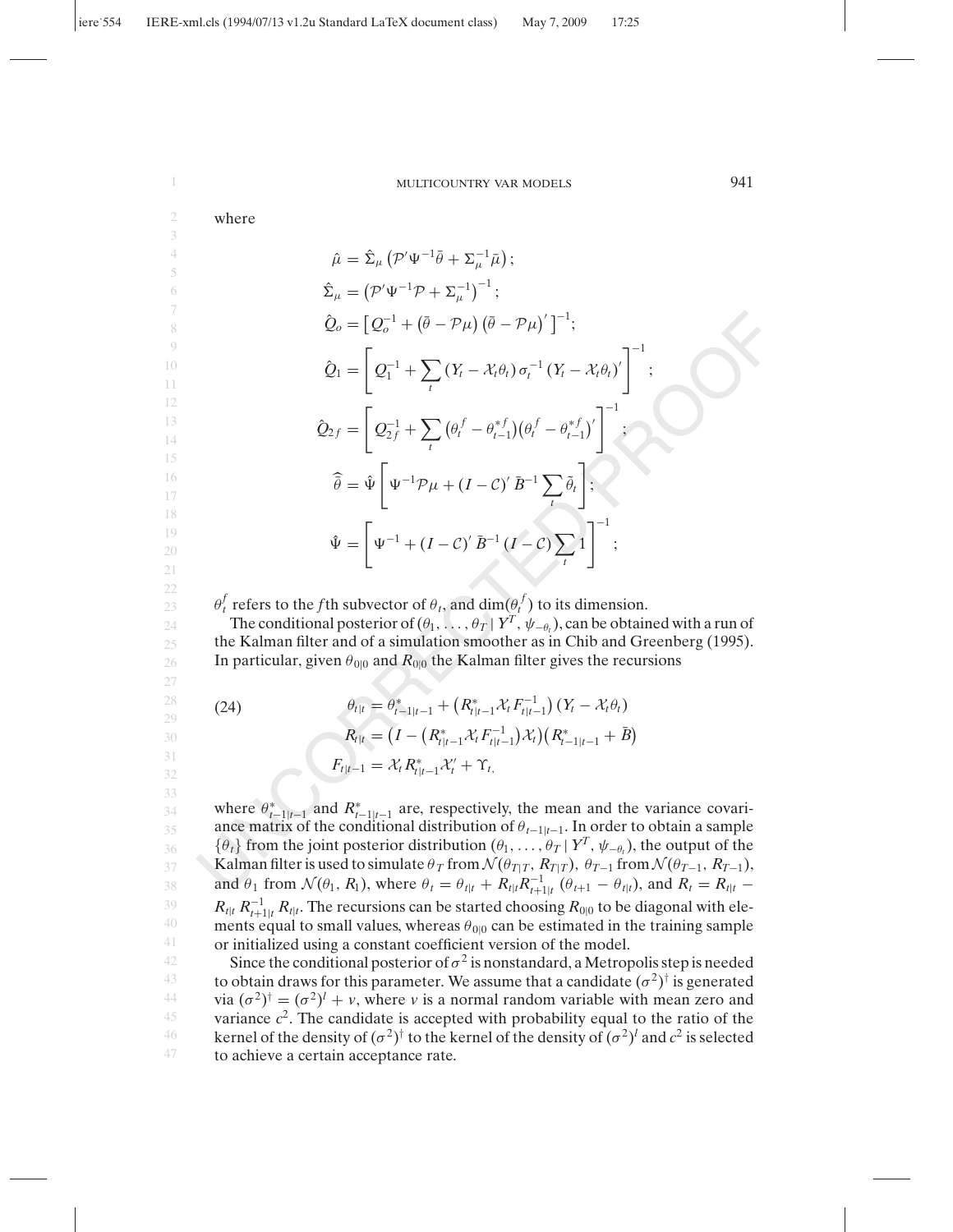Draws from the posterior distributions can be obtained cycling through the conditional in (23) and (24) after an initial set of draws is discarded. Checking for convergence of the algorithm to the true invariant distribution is somewhat standard, given the structure of the model. Convergence, in fact, only requires the algorithm to be able to visit all partitions of the parameter space in a finite number of iterations (for example, see Geweke, 2000)

8 9 10 11 12 13 14 15 16 17 18 19 20 21 22 23 Our choice of making  $E_t$  and  $u_t$  correlated, an assumption also used in the Minnesota prior (see Doan et al., 1984) and in other priors (e.g., Kadiyala and Karlsson, 1997), allows conjugation between the prior and the likelihood, avoids identification issues, and greatly simplifies the computation of the posterior. Furthermore, it provides an interesting interpretation for the errors of the model. In fact, since  $\Upsilon_t = (1 + \sigma^2 \mathbf{X}'_t \mathbf{X}_t) \Omega$ , the prior distribution for the forecast error  $\zeta_t = Y_t - \chi_t \theta_t$  has the form  $(\zeta_t | \sigma^2) \sim \mathcal{N}(0, \sigma_t \Omega)$ . Therefore, unconditionally,  $\zeta_t$ has a multivariate  $t$  distribution centered at 0, scale matrix proportional to  $\Omega$  and  $v<sub>c</sub>$  degrees of freedom, and the innovations of (3) are endogenously allowed to have fat tails. In order to capture conditional heteroschedasticity in *yt*, Cogley and Sargent (2005) specify  $\Omega$  to be a function of a set of stochastic volatility processes. The above discussion shows that a similar result can be equivalently obtained with a simpler set of assumptions. We regard our specification more appealing on another count: Since shocks to the model may alter its dynamics, there is, built-in, an endogenous adaptive scheme that allows coefficients to adjust when breaks in the relationships occur.

24 25 26 27 The regressors of the SUR model are correlated, but the presence of correlation (even of extreme form) does not create problems in identifying the loading as long as the priors are proper (see e.g., Ciccarelli and Rebucci, 2007), which is the case in our setup.

28 29 30 31 32 33 34 35 While we have assumed that  $u_t$  is serially uncorrelated, it is conceivable that this is not the case. General patterns of serial correlation are not allowed in our specification: Since  $\delta_t$  is integrated out, it is not possible to easily account for them. One extreme possibility would be to specify a process for  $\Delta u_t$ , specify difference (3) and estimate the resulting model. This choice does not seem to be sensible when the variables of the VAR are measured in growth rates, as it is the case for the specification used in Section 6.

Posterior distributions for any continuous function  $\mathcal{G}(\psi)$  can be obtained using the output of the MCMC algorithm and the ergodic theorem. For example,  $E(G(\psi)) = \int G(\psi)p(\psi | Y) d\psi$  can be approximated using  $\frac{1}{L}[\sum_{\ell=L+1}^{\bar{L}+L} G(\psi^{\ell})]$  (the first  $\bar{L}$  observations represent a burn-out sample discarded in the calculation). Predictive distributions for future  $y_{it}$ 's can be estimated using the recursive nature of the model and the conditional structure of the posterior. Let  $Y^{t+\tau}$  =  $(Y_{t+1}, \ldots, Y_{t+\tau})$ , consider the conditional density of  $Y^{t+\tau}$ , given the data up to *t*, and a function  $\mathcal{G}(Y^{t+\tau})$ . Then

43 46

47

$$
\mathcal{F}\left(\mathcal{G}(Y^{t+\tau})\,|\,Y_t\right) = \int \mathcal{F}\left(\mathcal{G}(Y^{t+\tau})\,|\,Y^t,\,\psi\right)p\left(\psi\,|\,Y^t\right)d\psi
$$

1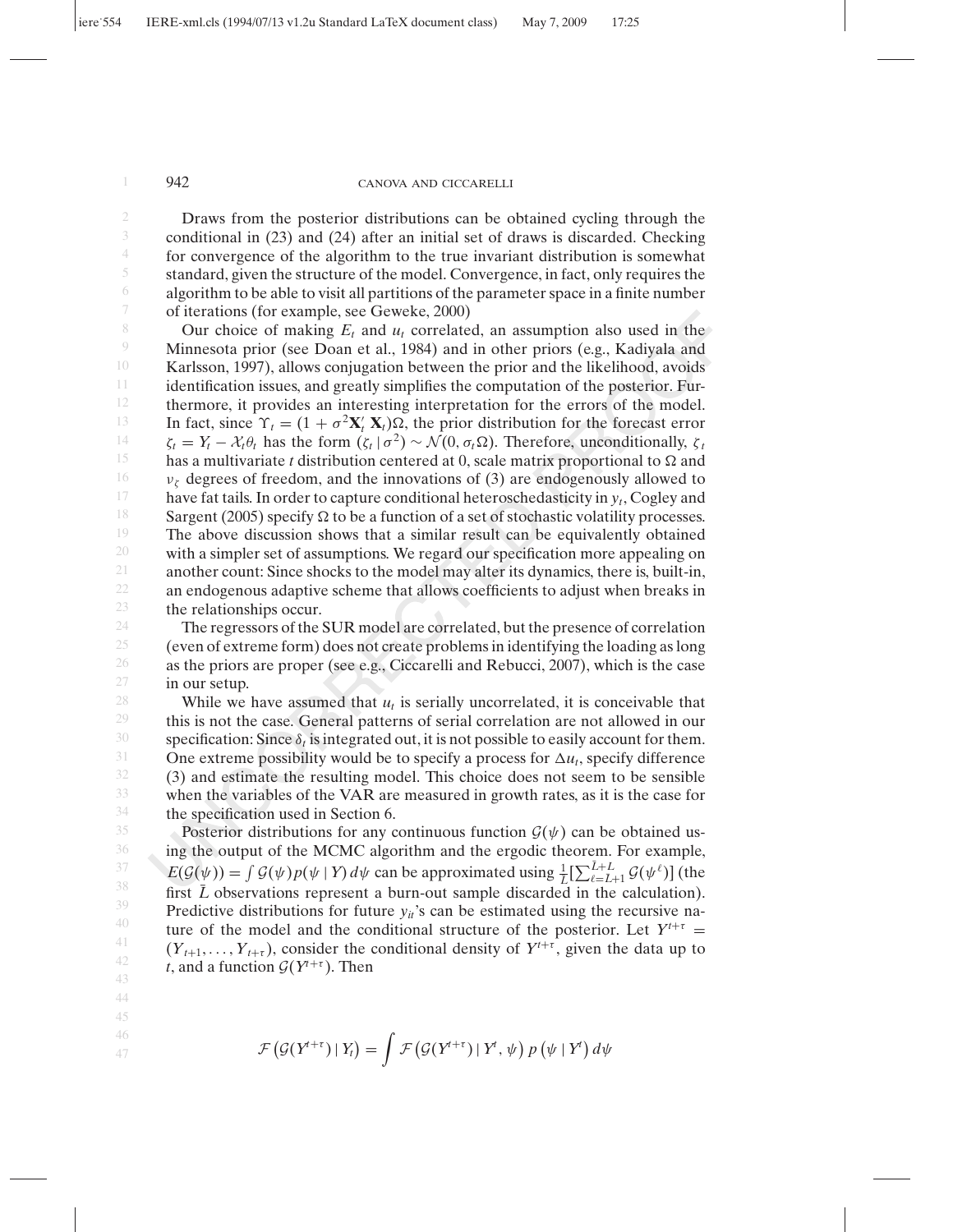and, e.g., forecasts for  $Y^{t+\tau}$  can be obtained drawing  $\psi(\ell)$  from the posterior distribution and simulating the vector  $Y^{t+\tau}$  from the density  $\mathcal{F}(Y^{t+\tau} | Y_t, \psi^{(\ell)})$ . Turning point distributions can also be constructed by appropriately choosing G. Impulse responses and conditional forecasts can be obtained with the same approach as detailed in Section 5.

### 4. MODEL SELECTION

Although we have assumed that the choice of the type of factors in (2) depends on the nature of the problem, one may be interested in having a method to statistically determine the number of indices needed to capture the heterogeneities present across time, units, and variables in the multicountry VAR, or to verify general hypotheses on the type of indices to be included. In order to discriminate across models with different indices consider

(25) 
$$
\mathcal{L}(Y^t \mid M_h) = \int \mathcal{F}(Y^t \mid \psi_h, M_h) p(\psi_h \mid M_h) d\psi_h,
$$

which is the marginal likelihood for  $Y^t$  in a model with *h* indices. Here  $p(\psi_h | M_h)$ is the prior density for  $\psi$  in model  $M_h$  and  $\mathcal{F}(Y^t | \psi_h, M_h)$  is the density of the data under the parameterization produced by  $M_h$ . Equation (25) is conceptually simple, but can be evaluated analytically only in few elementary cases. More often, it is intractable and must be computed by numerical methods, using the output of the MCMC sampler, as suggested by Newton and Raftery (1994), Gelfand and Dey (1994), or Chib (1995). Given the complexity of our model, these numerical computation are not entirely straightforward. As an alternative, one can rely on asymptotic (normal) approximations to (25), for example Laplace's method which takes a second-order expansion of (25) around the mode—or the Schwarz criterion—which expands (25) around the maximum-likelihood estimator. Since in hierarchical models such as the one we propose, asymptotic normality might not be a sensible approximation, it is probably a good idea to compute alternative measures of marginal likelihood before taking decisions about the size of *h*.

Once the marginal likelihood is obtained for any model *h*, the Bayes factor,

(26) 
$$
\mathcal{B}_{hh'} \equiv \frac{\mathcal{L}(Y^t \mid M_h)}{\mathcal{L}(Y^t \mid M_{h'})},
$$

can be used to decide whether  $M_h$  or  $M_{h'}$  fits the data better. Since marginal likelihoods can be decomposed into the product of one-step ahead prediction errors, pairs of models are compared using their one-step ahead predictive record. Also, since the marginal likelihood implicitly discounts the performance of models with a larger number of indices, (26) directly trades off the predictive record with the dimensionality of the model.

With (26) it is also possible to conduct useful specification searches. For example, it is possible to examine whether the factorization in (2) is exact, letting  $\psi_h$ unrestricted and  $\psi_{h'} = (\ldots, \sigma^2 = 0, \ldots)$ ; or whether there are time variations in

1

3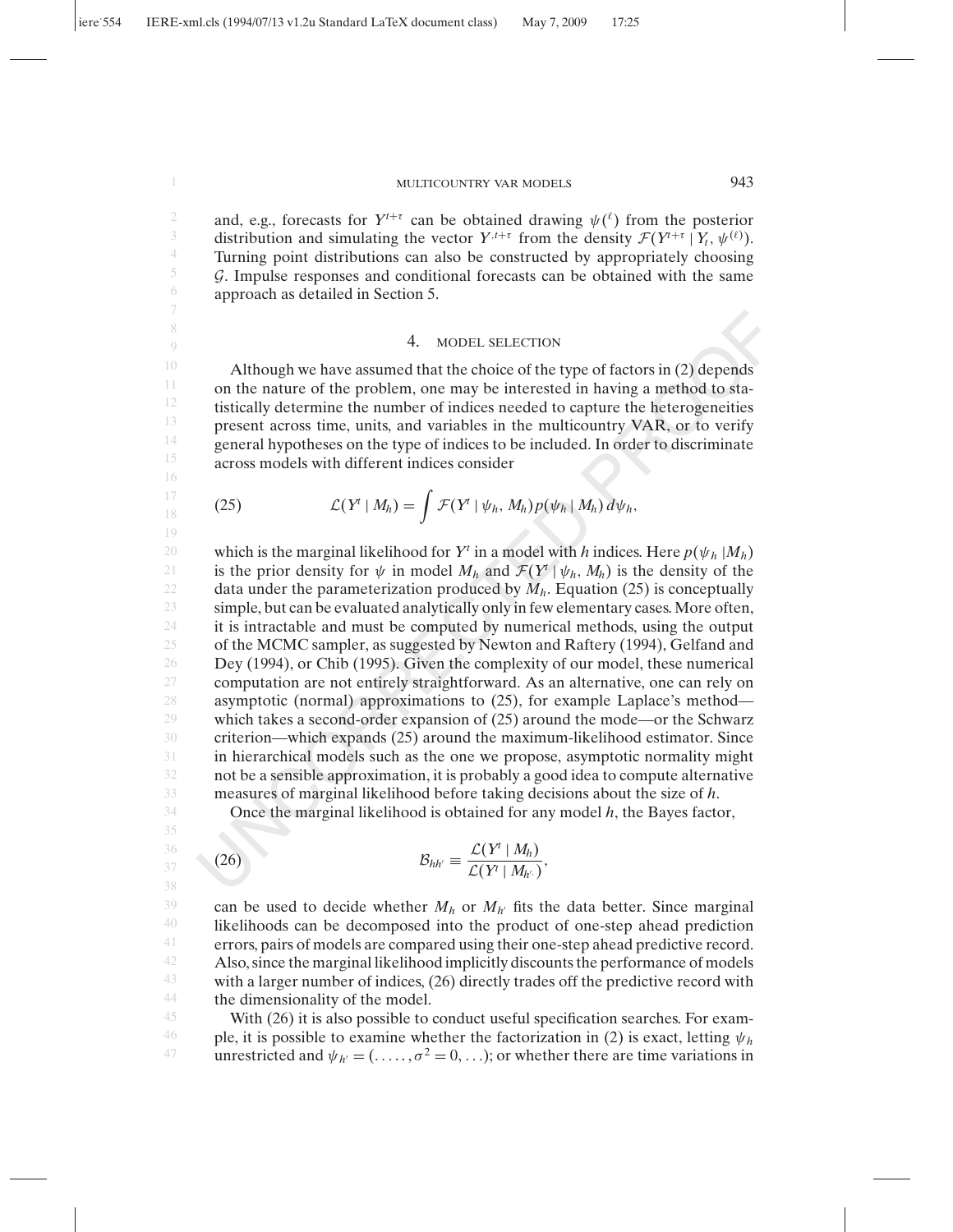$\theta_t$ , setting  $\bar{B}_f = b_f * I$ , letting  $\psi_h$  be unrestricted and  $\psi_{h'} = (\ldots, b_f = 0, \ldots)$  for some *f*. Support for the presence of interdependencies is obtained, on the other hand, by comparing the marginal likelihoods of the unrestricted model and that of a vector of country-specific TVC-VARs.

Instead of examining hypotheses on the structure of the model, one may want to incorporate model uncertainty directly into posterior estimates. Let *M*<sup>1</sup> be the model with one index and  $M_h$  the model with h indices,  $h = 2, \ldots H$ , and suppose we have computed the Bayes factor  $B_{h1}$  for each  $M_h$ . The posterior probability of model *h* is  $p(M_h | Y^t) = \frac{a_h B_{h1}}{\sum_{h=2}^H a_h B_{h1}}$ , where  $a_h$  are the prior odds for  $M_h$ , and model uncertainty can be accounted for weighting  $G(\psi_h)$  by  $p(M_h | Y^t)$ .

# 5. DYNAMIC ANALYSIS

Dynamic analysis is nonstandard in our SUR model, because of the specification of the error term and the time variations potentially present in the coefficients. Hence, we describe in details how to produce statistics useful for academics and policymakers.

5.1. *Recursive Unconditional Forecasts.* Given the information at time *t*, unconditional forecasting exercises only require the computation of the predictive distribution of future observations. In some applications recursive unconditional forecasts are needed, in which case the predictive density of future observations has to be constructed for every  $t = \overline{t}$ , ... *T* once recursive estimates of  $p(\psi_h | Y^t)$ are computed. These recursive distributions are straightforward to obtain (we need to run an MCMC for every *t*) and, although computationally demanding, they are feasible on available machines.

5.2. *Impulse Responses.* Impulse responses are generally computed as the difference between two realizations of  $y_{t+\tau}$ ,  $\tau = 1, 2, \ldots$ , which are identical up to time *t*, but one assume that between  $t + 1$  and  $t + \tau$  a one time impulse in the *j*th component of  $e_{t+\tau}$  occurs only at time  $t + 1$ , and the other that no shocks take place at all dates between  $t + 1$  and  $t + \tau$ .

In a model with time-varying coefficients such an approach is inadequate since it disregards that between  $t + 1$  and  $t + \tau$ , structural coefficients may also change. Therefore, our impulse responses are obtained as the difference between two conditional expectations of  $y_{t+\tau}$ . In both cases, we condition on the history of the data  $(Y<sup>t</sup>)$  and of the factors  $(\theta<sup>t</sup>)$ , the parameters of the law of motion of the coefficients, and all future shocks. However, in one case we condition on a random draw for the current shocks, whereas in the other the current shocks is set to its unconditional value (see also Gallant et al., 1993; Koop et al., 1996). We condition **Q11** on future shocks instead of integrating them out because, computationally, such a choice gives more stable responses, even though, in practice, this makes standard error bands larger than in the case where future shocks are integrated out.

46 47 In our model, one has two potential types of impulses, one to the variables of the system and one to the factors. Although the former have the standard

1

2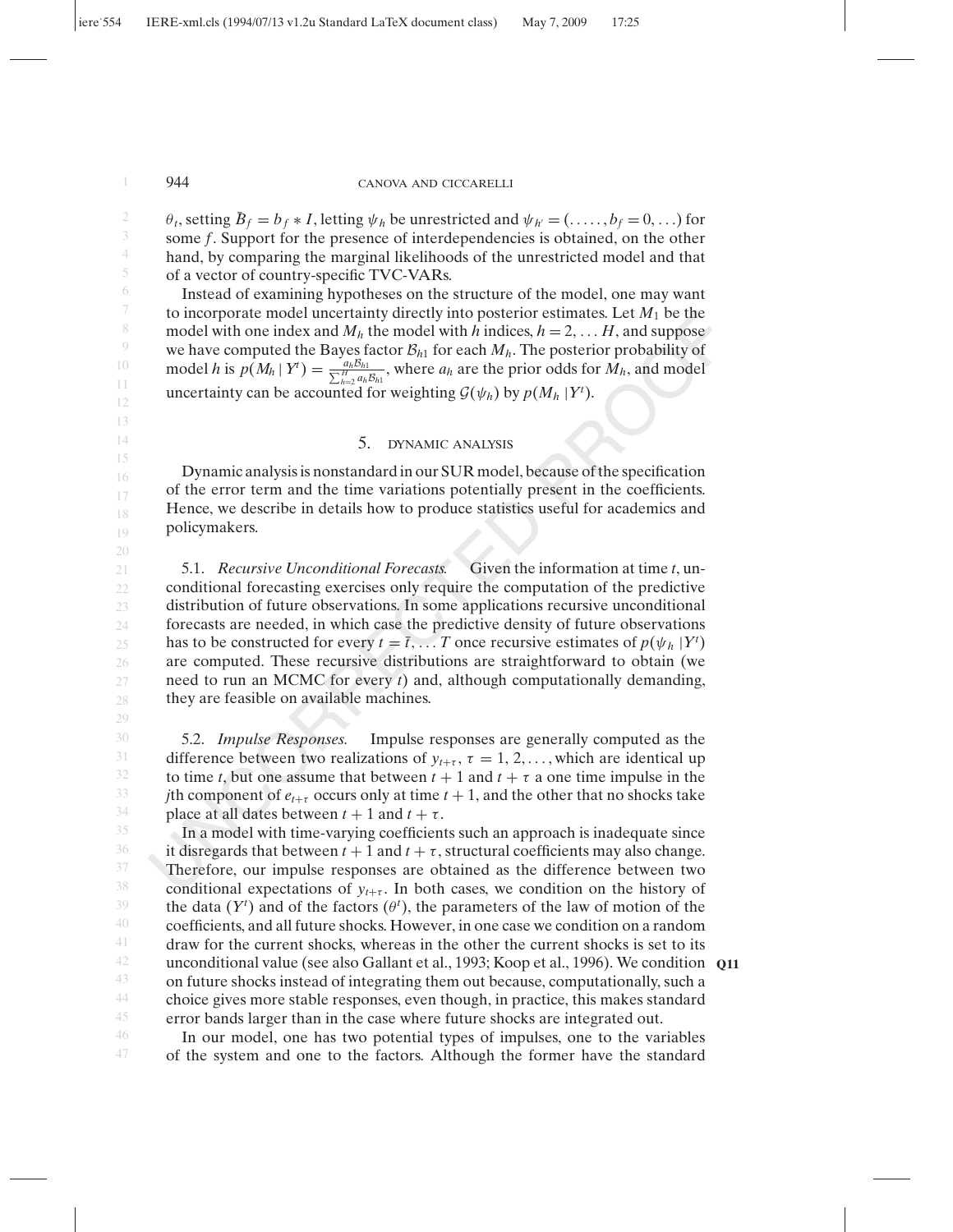interpretation, the latter can be used, for example, to represent shocks to particular structural coefficients, e.g., a shock that reduces the sensitivity of some the variables to world conditions. In order to formally define impulse responses, we need some notation. The reparametrized SUR is

$$
y_t = \mathcal{X}_t \theta_t + (E_t + X_t u_t)
$$
  
\n
$$
\theta_t = (I - C)(\mathcal{P}\mu + \epsilon) + C\theta_{t-1} + \eta_t,
$$

where  $\theta_t = [\theta'_{1t}, \theta'_{2t}, \dots, \theta'_{Ft}]'$ ,  $\mathcal{X}_t = [\mathcal{X}_{1t}, \dots, \mathcal{X}_{Ft}], \mathcal{X}_{it} = \mathbb{E}_i X_t, X_t = [Y_{t-1}, W_t]$ . Let  $U_t = [(E_t + X_t u_t)', \eta'_t, \epsilon']'$  be the vector of reduced-form shocks and  $Z_t = [H_t^{-1}(E_t + X_t u_t)', H_t^{-1} \eta'_t, H_t^{-1} \epsilon']'$  be the vector of structural shocks where  $E_t = H_t v_t$ ,  $H_t H'_t = \Omega$  so that var $(v_t) = I$  and  $H_t = J * K_t$  where  $K_t K'_t = I$  and *J* is a matrix that orthogonalizes the VAR shocks.

In our setup a Choleski system is obtained setting  $K_t = I$ ,  $\forall t$  and choosing *J* to be lower triangular whereas more structural identification schemes are obtained letting *J* be an arbitrary square root matrix and  $K_t$  a matrix implementing certain theoretical restrictions. Note also that we have allowed the identification matrix  $K_t$  to be time-varying. We do this because, in certain applications where recursive estimation is used, estimates of  $\Omega$  depend on *t*. Also, there may be situations in which the covariance matrix of reduced-form shocks is time invariant but the contemporaneous relationships of the structural model are time-varying.

Let  $V_t = (\Omega, \sigma^2, B_t, \Psi)$ , let  $\overline{Z}_{j,t}$  be a particular realization of  $Z_{j,t}$  and  $Z_{-j,t}$ indicate the structural shocks, excluding the one in the *j*th component. Let  $\mathcal{F}^1_t = \{Y^{t-1}, \theta^t, \mathcal{V}_t, H_t, \mathcal{Z}_{j,t} = \bar{\mathcal{Z}}_{j,t}, \mathcal{Z}_{-j,t}, \mathcal{U}^{t+\tau}_{t+1}\}\$ and  $\mathcal{F}^2_t = \{Y^{t-1}, \theta^t, \mathcal{V}_t, H_t, \mathcal{Z}_{j,t} =$  $EZ_{j,t}$ ,  $Z_{-j,t}$ ,  $U_{t+1}^{t+\tau}$  be two conditioning sets. Then responses to a shock at *t* in the *j*th component of  $Z_t$  are obtained as

(27) 
$$
IR(t, t + \tau) = E(Y_{t+\tau} | \mathcal{F}_t^1) - E(Y_{t+\tau} | \mathcal{F}_t^2) \tau = 1, 2, ....
$$

In order to see what definition (27) involves, rewrite the original VAR model (1) in a companion form

(28) 
$$
Y_{t+\tau} = A_{t+\tau} Y_{t+\tau-1} + C_{t+\tau} W_{t+\tau-1} + E_{t+\tau}
$$

and let

1

3

5 6

9

36

38 39 40

45

(29) 
$$
\delta_{t+\tau} = \Xi[(I-\mathcal{C})(\mathcal{P}\mu+\epsilon)+\mathcal{C}\theta_{t+\tau-1}+\eta_{t+\tau}] + u_{t+\tau}.
$$

46 47 Here  $\delta_{t+\tau} = [vec(A_{1t+\tau}), vec(C_{t+\tau})]$  and  $A_{1t+\tau}$  is the first row of  $A_{t+\tau}$ . Taking  $Y^{t-1} = \mathbf{Q12}$  $(Y_{t-1}, Y_{t-2}, \ldots, W_{t-1}, W_{t-2}, \ldots), A^t = (A_t, A_{t-1}, \ldots), C^t = (C_t, C_{t-1}, \ldots)$ , and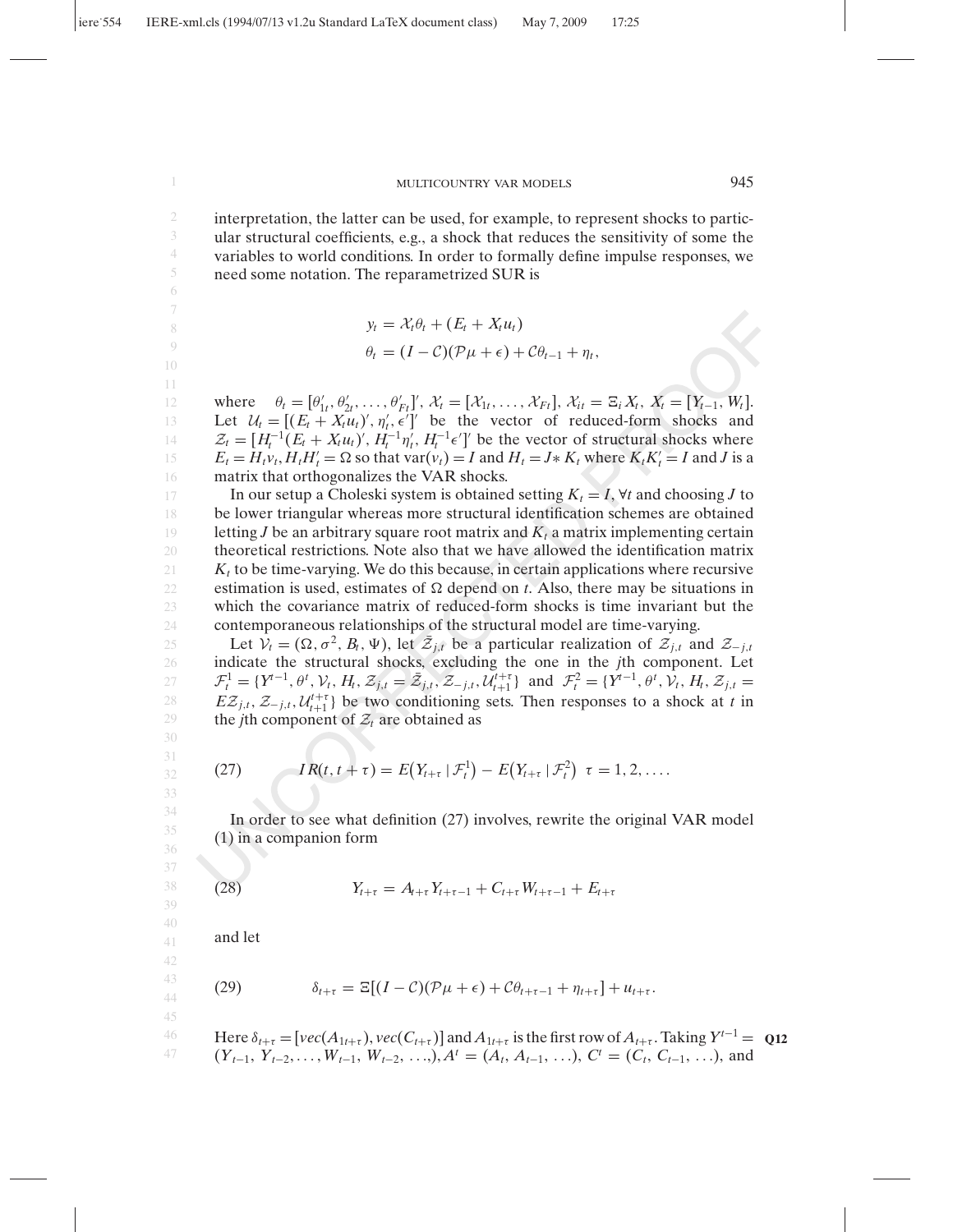$H_{t+\tau} = H_t \forall \tau$  as given, and solving backward we can write (28) and (29) we

have  $Y_{t+\tau} =$  $\int_0^{\tau}$ *k*=0  $A_{t+\tau-k}$  $\bigg(Y_{t-1} + C_{t+\tau} W_{t+\tau-1} + \sum_{i=1}^{\tau}$ *h*=1  $\int_{0}^{h-1}$ *k*=0  $A_{t+\tau-k}$  $\setminus$  $C_{t+\tau-h}W_{t+\tau-h-1}$ +  $H_{t+\tau}v_{t+\tau} + \sum_{\tau}$  $\int_{0}^{h-1}$  $A_{t+\tau-k}$  $\setminus$  $H_{t+\tau-h}v_{t+\tau-h}$ (30)

$$
h=1 \quad k=0
$$
\n
$$
(31) \quad \delta_{t+\tau} = \Xi(I-\mathcal{C})(\mathcal{P}\mu+\epsilon) \sum_{k=0}^{\tau} \mathcal{C}^k + \Xi \mathcal{C}^{\tau+1} \theta_{t-1} + \Xi \sum_{k=0}^{\tau} \mathcal{C}^k \eta_{t+\tau-k} + u_{t+\tau}.
$$

Consider first the case of a  $(m + 1)$ -period impulse in the *j*th component of  $v_t$ , i.e.,  $v_{j,t+k} = \bar{v}_{j,t+k}$  whereas  $v_{-j,t+k}$ ,  $k = 0, 1, \ldots, m$  and  $v_{t+m'}$   $\forall m' > m$  are unrestricted. Then

(32)

34

45 46 47

$$
IR(t, t + \tau) = E_t[Y_{t+\tau} | Y^{t-1}, A^t, C^t, V_t, H_t, {\{\bar{v}_{jt+m}\}}_{k=0}^m, {\{v_{-jt+k}\}}_{k=0}^m, {\{v_{t+k}\}}_{k=m+1}^{\tau}]
$$
  
\n
$$
- E_t[Y_{t+\tau} | Y^{t-1}, A^t, C^t, V_t, H_t, {\{v_{t+k}\}}_{k=0}^{\tau}]
$$
  
\n
$$
= E_t\left[\left(\prod_{k=0}^{\tau-1} A_{t+\tau-k}\right)^j H_t^j(\bar{v}_{jt} - E v_{jt}) + \left(\prod_{k=0}^{\tau-2} A_{t+\tau-k}\right)^j\right]
$$
  
\n
$$
\times H_{t+1}^j(\bar{v}_{jt+1} - E v_{jt+1}) + \dots + \left(\prod_{k=0}^{\tau-m-1} A_{t+\tau-k}\right)^j
$$
  
\n
$$
\times H_{t+m}^j(\bar{v}_{jt+m} - E v_{jt+m})\right],
$$

where the superscript *j* refers to the *j*th column of the matrix. It is easy to see that, when  $A_t = A$ ,  $C_t = C$ ,  $\forall t$ , (32) reduces to standard impulse responses and that when  $E_t$  and  $\eta_t$  are correlated, both the sign and the size of the shocks matter—a shock in  $v_t$  may induce changes in  $A_t$  or  $C_t$ .

Given (27), responses in our SUR model can be computed as follows:

- 1. Choose *t*,  $\tau$ , and  $J_t$ . Draw  $\Omega^l = H^l_t(H^l_t)'$ ,  $(\sigma^2)^l$  from their posterior distribution and  $u_t^l$  from  $\mathcal{N}(0, (\sigma^2)^l I \otimes H_t^l (H_t^l)')$ . Compute  $y_t^l = \mathcal{X}_t \theta_t + H_t \bar{v}_t +$  $X_t u_t^l$ .
- 2. Draw  $\Omega^l = H^l_{t+1}(H^l_{t+1})'$ ,  $(\sigma^2)^l$ ,  $B^l_{t+1}$ ,  $\Psi^l$ . Draw  $\eta^l_{t+1}$ ,  $\epsilon^l$  from their posterior distribution. Use the law of motion of the factors to compute  $\theta_{t+1}^l$ ,  $l =$ 1,..., *L* and the definition of  $\Xi$  to compute  $\mathcal{X}_{t+1}$ . Draw  $u_{t+1}^l$  from  $N(0, (\sigma^2)^l I \otimes H_{t+1}^l (H_{t+1}^l)')$  and compute  $y_{t+1}^l = \mathcal{X}_{t+1} \theta_{t+1}^l + H_{t+1} \bar{v}_{t+1} +$  $X_{t+1}u_{t+1}^l, l=1,\ldots,L.$
- 3. Repeat step 2 and compute  $\theta_{t+k}^l, y_{t+k}^l, k = 2, \ldots \tau$ .

1

2

4

6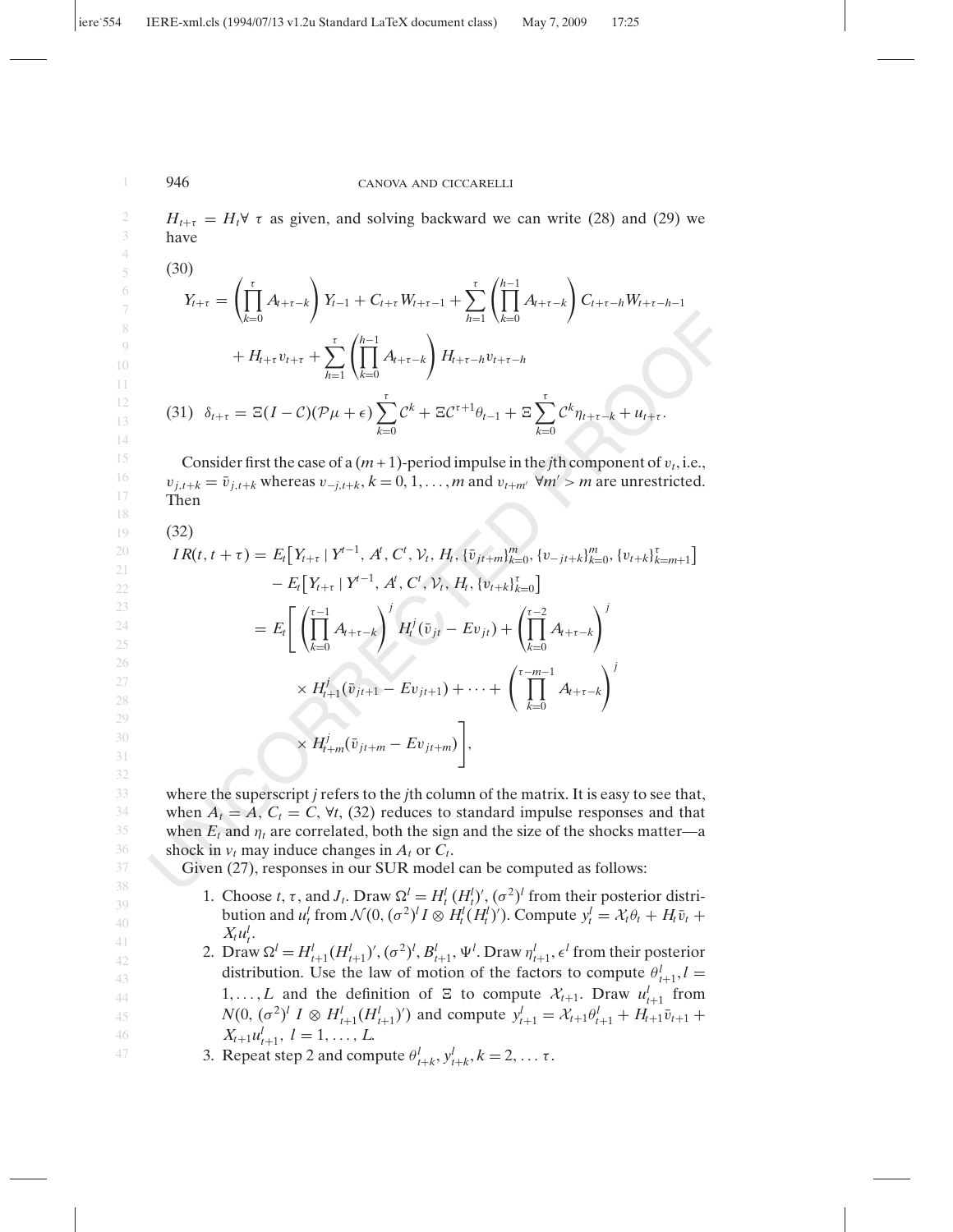4. Repeat steps 1–3 setting  $v_{t+k} = E(v_{t+k}), k = 0, \ldots, m$  using the draws for the shocks in 1–3.

Responses to structural shocks to the law of motion of the factors can be computed in the same way. An impulse in  $\eta_t = \bar{\eta}$  lasting  $(m + 1)$  periods implies from (31) that

$$
E(\bar{\delta}_{t+\tau} - \delta_{t+\tau}) = \sum_{k=0}^{m} H_{t+k} C^{k}(\bar{\eta}_{t+\tau-k} - E \eta_{t+\tau-k})
$$

so that

1

2 3

38 39 40

42

46 47

(33)  
\n
$$
IR(t, t + \tau) = E_t \Bigg[ \prod_{k=0}^{\tau} (\bar{A}_{t+1\tau-k} - A_{t+\tau-k})Y_{t-1} + \sum_{h=1}^{\tau} \prod_{k=0}^{h-1} (\bar{A}_{t+1\tau-k} - A_{t+\tau-k}) \times C_{t+\tau-h} W_{t+\tau-h-1} + \sum_{h=1}^{\tau} \prod_{k=0}^{h-1} (\bar{A}_{t+1\tau-k} - A_{t+\tau-k}) H_{t+\tau-h} W_{t+\tau-h} \Bigg].
$$

5.3. *Conditional Forecasts.* There are two types of conditional forecasts one can compute in our model: Those involving displacement of the exogenous variables  $W_t$  from their unconditional path, and those involving a particular path for a subset of the endogenous variables. Both types of conditional forecasts can be constructed using the output of the Gibbs sampler routine.

Consider first displacing the exogenous variables from their expected future path for  $m + 1$  periods. Call the new path  $\bar{W}_{t+k}$ ,  $k = 0, 1, \ldots, m$ . Then, the response of  $Y_{t+\tau}$  is

(34) 
$$
IR(t, t + \tau) = E\left[\left(\prod_{k=0}^{\tau-2} A_{t+\tau-k}\right) C_{t+1}(\bar{W}_{jt} - W_{jt}) + \left(\prod_{k=0}^{\tau-3} A_{t+\tau-k}\right) \times C_{t+2}(\bar{W}_{jt+1} - W_{jt+1}) + \cdots + \left(\prod_{k=0}^{\tau-2-m} A_{t+\tau-k}\right) \times C_{t+m+1}(\bar{W}_{jt+m} - W_{jt+m})\right].
$$

Therefore, to compute conditional forecasts of this type in our SUR model we need to

- 1. Choose *t*,  $\tau$ , and a path  ${\{\bar{W}_{t+k}\}}_{k=0}^m$ . Draw  $\Omega^l$ ,  $(\sigma^2)^l$  from their posterior, draw  $E_t^l + X_t u_t^l$  and compute  $y_t^l$ .
- 2. Draw  $(B_t)^l$ ,  $\Psi^l$  from their posterior distribution, draw  $\eta^l_{t+1}$ ,  $\epsilon^l$  and use the law of motion of the factors to draw  $\theta_{t+1}^l$ ,  $l = 1, \ldots, L$ , and the definition of  $\Xi$  to compute  $\mathcal{X}_{t+1}$ . Draw  $E_{t+1}^l + X_{t+1} u_{t+1}^l$  and compute  $y_{t+1}^l = \mathcal{X}_{t+1} \theta_{t+1}^l +$  $(E_{t+1}^l + X_{t+1}u_{t+1}^l), l = 1, ..., L.$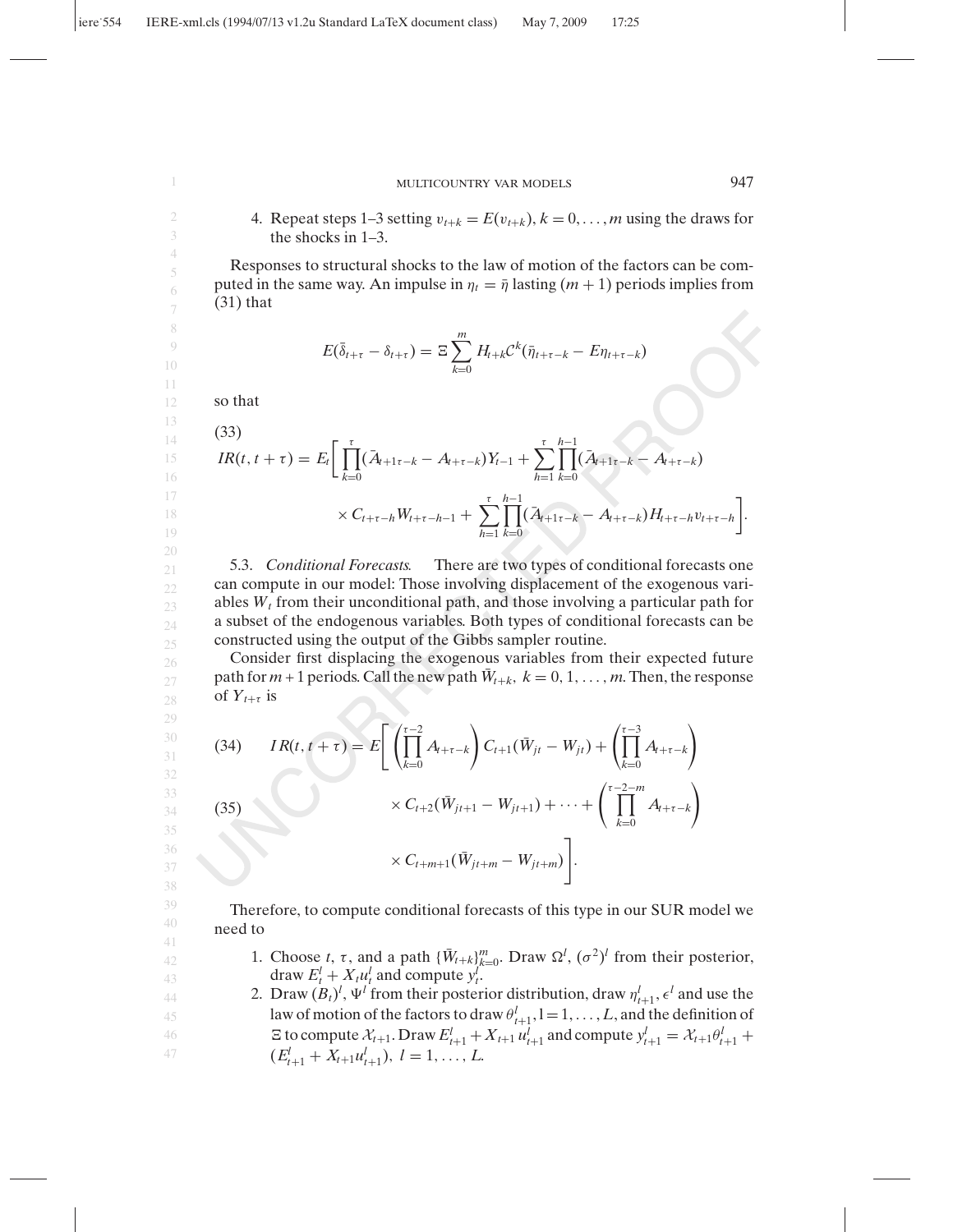- 3. Repeat step 2 and compute  $\theta_{t+k}^l, y_{t+k}^l, k = 2, \ldots, \tau$ .
- 4. Repeat steps 1–3 setting  $W_{t+k} = E(W_{t+k}), k = 0, 1, \ldots, m$ , using the draws for the shocks in 1–3.

Consider finally the case in which the future path of a subset of  $Y_t$ 's is fixed. For example, in a system with output growth, inflation, and the nominal rate, we would like to condition on a given path for the future interest rate. Partition  $Y_t =$  $A_t Y_{t-1} + C_t W_{t-1} + E_t$  into two blocks, let  $Y_{2t+k} = \overline{Y}_{2t+k}$  be the fixed variables and  $Y_{1t+k}$  those allowed to adjust. Then

$$
(36)
$$

$$
IR(t, t + \tau) = E\left[H_t^1\left(\prod_{k=0}^{\tau-1} A_{t+\tau-k}\right)^1(\bar{v}_{2t} - v_{2t}) + H_{t+1}^1\left(\prod_{k=0}^{\tau-2} A_{t+\tau-k}\right)^1(\bar{v}_{2t+1} - v_{2t+1})\right]
$$

(37) 
$$
+ \ldots + H_{t+m}^{1} \left( \prod_{k=0}^{\tau-1-m} A_{t+\tau-k} \right)^{1} (\bar{v}_{2t+m} - v_{2t+m})
$$

 $\bar{v}_{2t+k} = \bar{Y}_{2t+k} - A_{21t+k}Y_{1t-k-1} - A_{22t+k}Y_{2t-k-1} - C_{2t+k}W_{t+k-1}$  and the superscript 1 refers to the first row of the matrix. Hence, to compute this type of conditional forecasts we need to

- 1. Partition  $y_t = (y_{1t}, y_{2t})$ , choose *t*, and a path  $\{y_{2t+k}\}_{k=0}^{\tau}$ . Use the model to solve for the  $\bar{v}_{2t}$  that gives  $y_{2t} = \bar{y}_{2t}$  and back out the implied  $y_{1t}^l$  once draws for  $E^l_{1t}$  and  $u^l_t$  are made from their conditional posterior distribution. Draw  $\eta_{t+1}^l$ ,  $\epsilon^l$ , use the law of motion of the factors to obtain  $\theta_{t+1}^l$ ,  $l = 1, ..., L$ and the definition of  $\Xi$  to compute  $\mathcal{X}_{t+1}$ .
- 2. Use the model to solve for  $\bar{v}_{2t+1}^l$  that gives  $y_{2t+1}^l = \bar{y}_{2t+1}$  and back out the implied  $y_{1t+1}^l$  once draws for  $E_{1t+1}^l$  and  $u_{t+1}^l$  are made. Draw  $\eta_{t+2}^l$ ,  $\epsilon^l$  and use the law of motion of the factors to compute  $\theta_{t+2}^l$ ,  $l = 1, ..., L$  and the definition of  $\Xi$  to compute  $\mathcal{X}_{t+2}$ .
- 3. Repeat step 2 and compute  $\theta_{t+k}^l$ ,  $y_{t+k}^l$ ,  $k = 2, 3, \ldots$
- 4. Repeat steps 1–3 setting  $v_{2t+k} = E(v_{t+k})$ ,  $\forall k$  using the draws for the shocks in 1–3.

In step 2 of all algorithms, we have implicitly assumed that selecting a path for the shocks does not alter the law of motion of the factors, nor it alters the beliefs about the true structural shocks (here  $H_t$  is kept fixed in the calculations). If this were not the case, an intermediate step, where a run of the Kalman filter updates the information about the factors, needs to be used.

## 6. THE TRANSMISSION OF SHOCKS IN G-7 COUNTRIES

45 46 47 This section shows how one can use our setup to examine two issues of economic interest: What are the effects of a U.S. real shock on the GDP of G-7 countries, and what are the consequences of an unexpected oil price change on inflation in euro area countries. By no means we intend to be exhaustive about these two problems. Instead, we want to show how the tools we describe in the article could be applied

1

2

4

6

8 9

12 13

15 16 17

27

29

31 32

35

37 38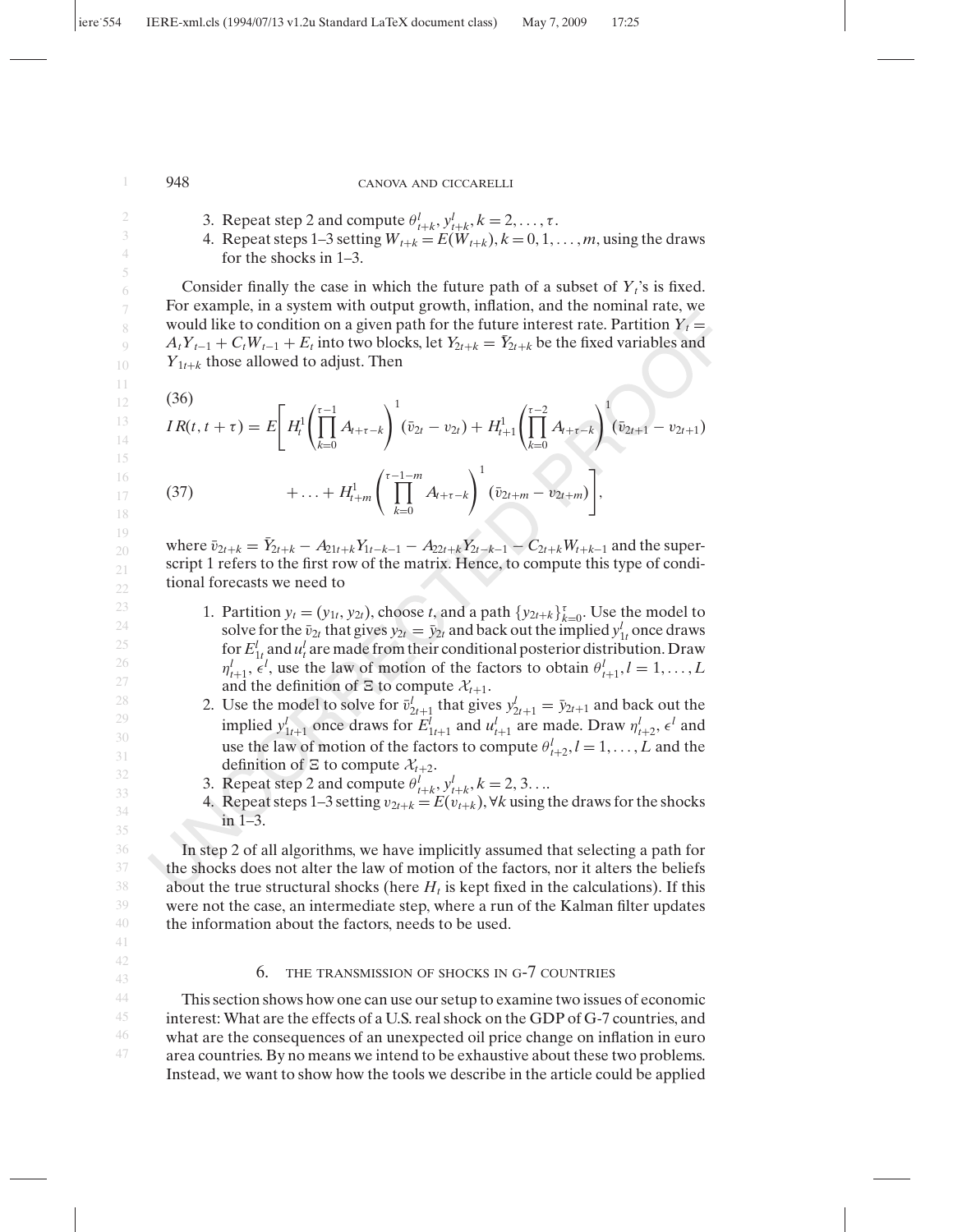2 3

38 39 40

45 46 47

# MULTICOUNTRY VAR MODELS 949

to questions that are of crucial interest for applied business cycle investigators in academics and central banks.

The last 20 years have witnessed an increased globalization of world economies. Given the current high level of integration in the G-7, inflation and economic activity in the euro area are closely related not only to those of the United States but also of the other industrialized countries. Therefore, it makes sense to try to exploit cross sectional information to construct probability distributions of various scenarios. Furthermore, the evolutionary nature of the relationship, documented e.g., in Del Negro and Otrok (2006) among others, suggests that a time-varying specification will probably be more useful than arbitrarily selecting fixed subsamples, as it is often done in the literature.

For each of the G-7 countries, we use four endogenous variables (real GDP growth, CPI inflation, employment growth, and rent inflation) and a predetermined one (the growth rate of an oil price index). GDP growth is measured using Eurostat real GDP at 1995 prices, employment by the OECD index of total employment, inflation and rent inflation using GDP and housing rental deflators (again from Eurostat), and the variables are scaled by their standard deviation. Oil prices are obtained from the IMF Financial statistic series. For all variables, growth rates are computed quarter-on-quarter and annualized. Besides GDP growth and CPI inflation, which are the focus our attention here, the other two endogenous variables have been selected because they have considerable in-sample predictive power for output growth and inflation across countries. We exclude monetary variables from the specification as they do not seem to have predictive power for inflation or output growth once lags of these variables are included. We use one lag of the endogenous variables, a constant and one lag of the predetermined variable. Since in the SUR model, regressors average over lags of the endogenous variables, the exact number of lags does not matter in our exercises.

Each equation of the VAR has  $k = 7 * 4 + 1 + 1 = 30$  coefficients and there are 28 equations in the system. The estimation sample covers the period 1980:1- 2000:4. Therefore, without restrictions, there would be a total of  $30 \times 28$  regression parameters plus 406 covariance parameters to be estimated at each *t*.

We assume that the coefficient vector  $\delta_t$  in (2) depends on three factors, and that the factorization is exact, i.e.,  $\delta_t = \Xi_1 \theta_{1t} + \Xi_2 \theta_{2t} + \Xi_3 \theta_{3t}$ . Here  $\theta_{1t}$  a 2 × 1 vector of common factors, one for euro area variables and one for the rest of the world, so that  $\Xi_{11t} = \sum_{US, JP,CA,UK} \sum_{g} \sum_{j} y_{igt-j}$ ,  $\Xi_{12t} = \sum_{GE,IT,FR} \sum_{g} \sum_{j} y_{igt-j}$ ,  $\theta_{2t}$  is a 7 × 1 vector of country-specific factors and  $\Xi_{2it} = \sum_{g} \sum_{j} y_{igt-j}$ ,  $i = 1, ..., 7; \theta_{3it}$ is a 4 × 1 vector of variable-specific factors and  $\Xi_{3gt} = \sum_i \sum_j y_{igt-j}, g = 1, ..., 4$ . We also set  $C = I$ . Hence,  $\theta_t = (\theta'_{1t}, \theta'_{2t}, \theta'_{3t})'$  is  $13 \times 1$  vector and the estimated model is

(38) 
$$
y_t = \mathcal{X}_{1t}\theta_{1t} + \mathcal{X}_{2t}\theta_{2t} + \mathcal{X}_{3t}\theta_{3t} + \zeta_t
$$

$$
\theta_t = \theta_{t-1} + \eta_t.
$$

Since our sample is relatively short, no training sample is available to tune the prior up. In order to minimize the influence of our prior choices we select relatively loose but proper priors and set  $p(b_i^{-1}) = \mathcal{G}(5, 0.5), i = 1, 2, 3$  and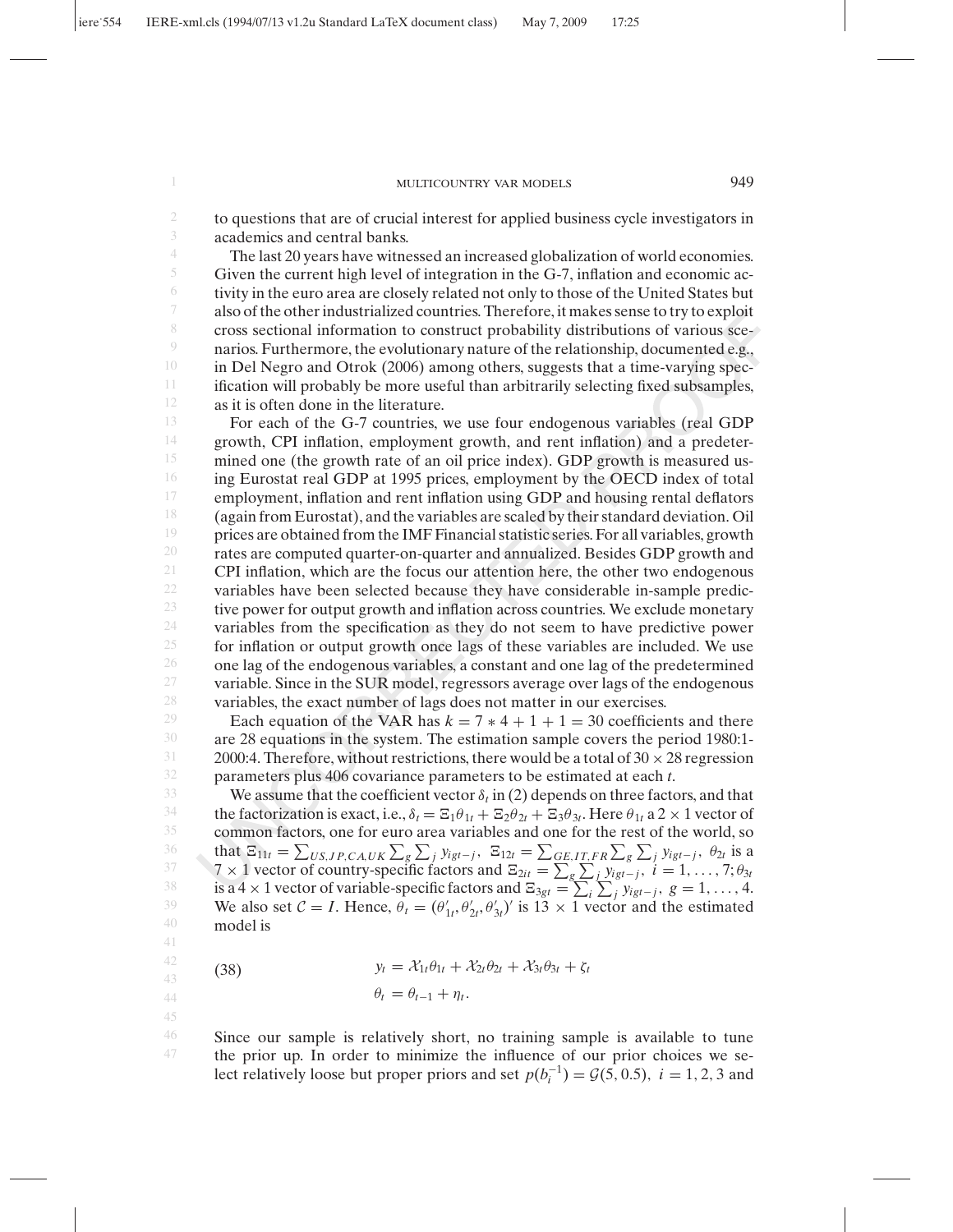$p(\Omega^{-1}) = \mathcal{W}((z_1 \Omega_{OLS})^{-1}, z_1)$ , where  $\Omega_{OLS}$  is the OLS estimate of the  $\Omega$  obtained on a fixed coefficient version of the model, and the degrees of freedom are chosen to approximately match the sample size, i.e.,  $z_1 = ng + 50$ . We set  $\theta_{010}$  to be equal to the OLS estimate obtained on the time-invariant version of the model, and set  $R_{0.0}$  to the average estimated variances of NG AR(p)'s.

We produce 3,000,000 iterations of the MCMC routine starting from arbitrary initial conditions. Runs of 600 elements are drawn 5000 times and the last observation of the final 4000 is used for inference. We checked convergence recursively calculating the first two moments of the posterior of the parameters using 500, 1000, 2000 draws and found that convergence was sufficiently easy to achieve and obtained with about 1000 draws. We have also experimented with different combinations of runs and chains, keeping the total number of iterations fixed. Results appear to be robust to this choice.

15 16 17 18 19 20 21 22 23 24 25 26 Our basic model has several bells and whistles. Therefore, prior to conducting the exercises we are interested in, we want to check whether all the features we consider are really necessary to model the available data. For this reason, we have computed the marginal likelihood for five different specification. In all of them the coefficient factorization is exact, i.e.,  $\sigma^2 = 0$ , since specifications that do not impose this restrictions fit the data worse.  $M_1$  is our benchmark model specification. The remaining four models impose additional restrictions on *M*1. Specifically,  $M_2$  excludes from  $M_1$  international lagged interdependencies;  $M_3$ is a model with no time variations in the coefficients, i.e.,  $var(\eta_t) \equiv B = 0$ ;  $M_4$ and  $M_5$  modify  $M_1$  by excluding either the country-specific component  $\theta_{2t}$  or the variable-specific components  $\theta_{3t}$ , respectively.

27 28 29 30 31 32 33 34 35 Since, as we have mentioned in Section 4, different methods to compute marginal likelihoods have advantages and drawbacks, and it is empirically unclear which method to prefer (see e.g., Bos, 2002), Table 1 presents results obtained using three different approaches: Chib's calculation from the Gibbs output (Chib, 1995), a harmonic mean estimator (Newton and Raftery, 1994), and the Schwarz approximation. In the first method, since we treat  $\theta_t$  as a latent variables, and given the assumptions we have made, we only need one additional set of Gibbs sampling iterations to obtain the estimate. The second method averages over all draws the concentrated likelihood (after integrating out the latent vector  $\theta_t$ ) evaluated at

|               | .<br>LOG MARGINAL LIKELIHOOD OF MODELS |                |         |         |         |  |
|---------------|----------------------------------------|----------------|---------|---------|---------|--|
| Method        | $M_1$                                  | M <sub>2</sub> | $M_3$   | $M_{4}$ | $M_5$   |  |
| Chib's ML     | $-1200$                                | $-1236$        | $-2908$ | $-1548$ | $-1579$ |  |
| nse           | 230                                    | 245            | 578     | 374     | 330     |  |
| Harmonic Mean | $-1589$                                | $-1636$        | $-1627$ | $-1608$ | $-1619$ |  |
| nse           |                                        | 8              | 6       | 8       | 8       |  |
| Max Loglike   | $-1530$                                | $-1617$        | $-1610$ | $-1580$ | $-1595$ |  |
| nse           | 13                                     | 17             | 12      | 16      | 15      |  |
| Parameters    | 409                                    | 409            | 406     | 408     | 408     |  |

TABLE 1

47 NOTE: The number of parameters is equal to free elements in  $B$  + free elements in  $\Omega$ .

1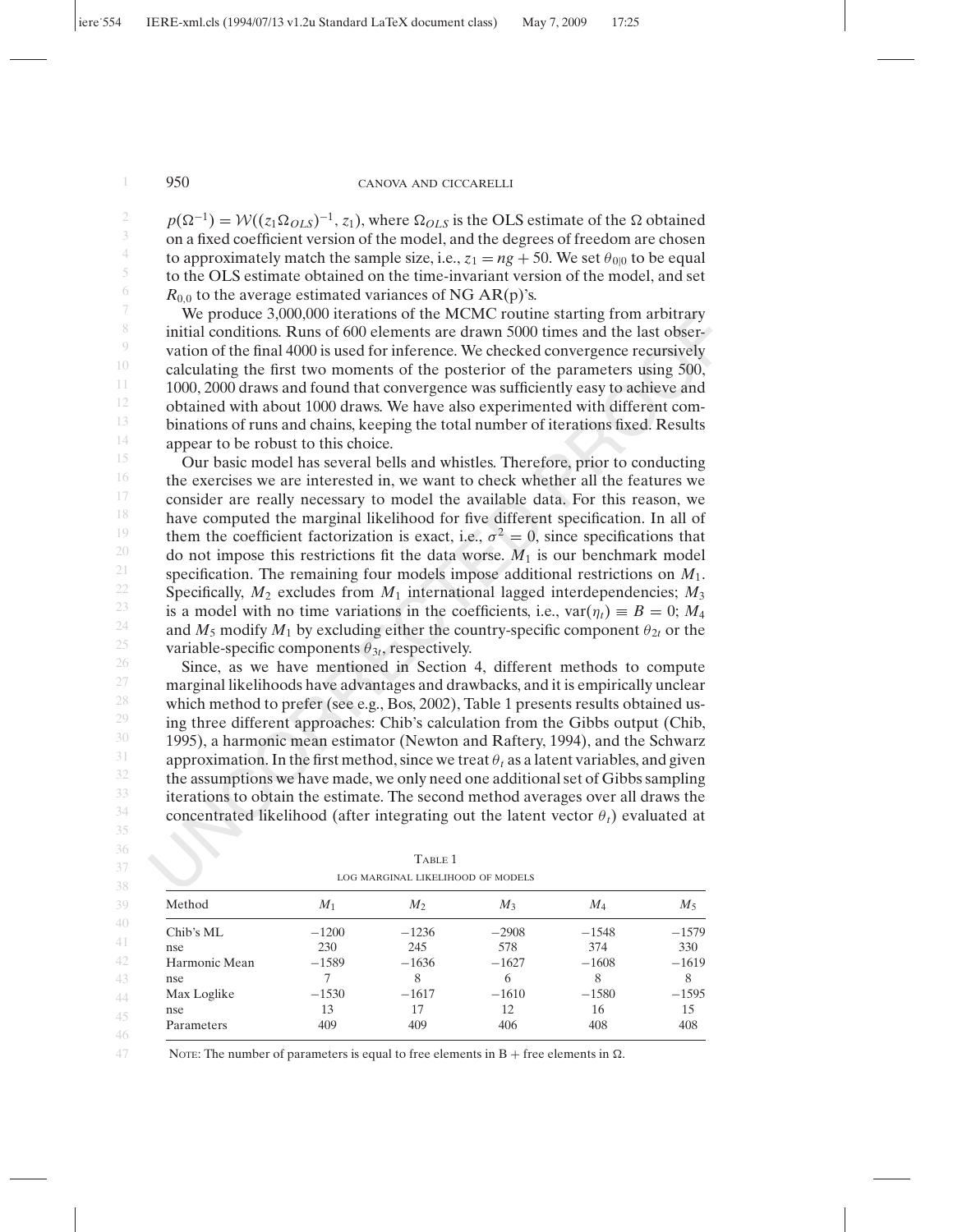each draw of the posterior. In the last method, we report the log of the maximum likelihood across draws along with the number of parameters estimated in each model.2 Note that, because all models have approximately the same number of parameters, the Schwarz criterion ranking should resemble the ranking obtained from the simple maximized likelihood. Numerical standard errors (nse), computed using 10 different runs of the Gibbs sampler for each of the models, are also presented.

The ranking of the models differ across methods. With Chib's measure, the basic model (M1) is clearly preferred, whereas the model that excludes time variations is clearly the worst. On the other hand, since a model with no variable-specific factors is considerably worse than a model with no country-specific factors, one can conclude that the dynamics of the endogenous variables across countries are similar (so the "world" factor largely suffices) whereas the dynamics of, e.g., output growth and inflation are fairly different within countries. The harmonic mean estimator and the Schwarz criterion roughly maintains the same relative ranking across models, even though a model that excludes interdependences is now worse than a model that excludes time variations.

Two important points need to be made here. First, although one may find it surprising that the marginal-likelihood values estimated with the three criteria are so different, one should also notice that the numerical standard errors around Chib's estimates are quite large, indicating that this estimate is much more volatile and probably less reliable than the other two.<sup>3</sup> Second, the size of the drop in the marginal likelihood obtained with Chib for model  $M_3$  is also quite surprising. One might guess that the estimated posterior distribution obtained is extremely imprecise and could be due to the fact that without time variations in the coefficients, the model is essentially regressing volatile variables on slow-moving ones. Hence, further work on the properties of Chib's estimator of the marginal likelihood in complex hierarchical models such as ours is sorely needed.

In sum, it appears that a factorization of the coefficient vector that includes three factors and allows for no idiosyncratic component summarizes the information present in the multicountry VAR reasonably well. Lagged interdependencies, unitspecific dynamics and (small) time variations also appear to be important features of our multicountry VAR. In the following exercises, we therefore use  $M_1$  as our specification.

In order to show how dynamic analysis can be undertaken in our model and the advantages/disadvantages one can obtain with our setup relative to, for example, single-country or two-country VARs, we first consider the effect of a U.S. real

38 39 40

42

45 46 47

1

2 3

 $_{41}$  Q13 <sup>2</sup> As it is well known (Kass and Ratfery, 1995), the harmonic mean converges almost surely to the correct value but does not generally satisfy a Gaussian central limit theorem. The measure can therefore be unstable, but it has proven to provide reliable estimates (Newton and Raftery, 1994). We prefer a simple harmonic mean to a modified one (e.g., Gelfand and Dey, 1994) because for highdimensional problems, it is hard to find an appropriate modification function and results can be poor  $(e.g., Chib, 1995).$ 

This instability is probably the direct consequence of the point made by Neal (1999). We thank one of the referees for pointing out this problem to us. Similar instability problems were also experienced by Osiewalski and Pipien (2004) in different models.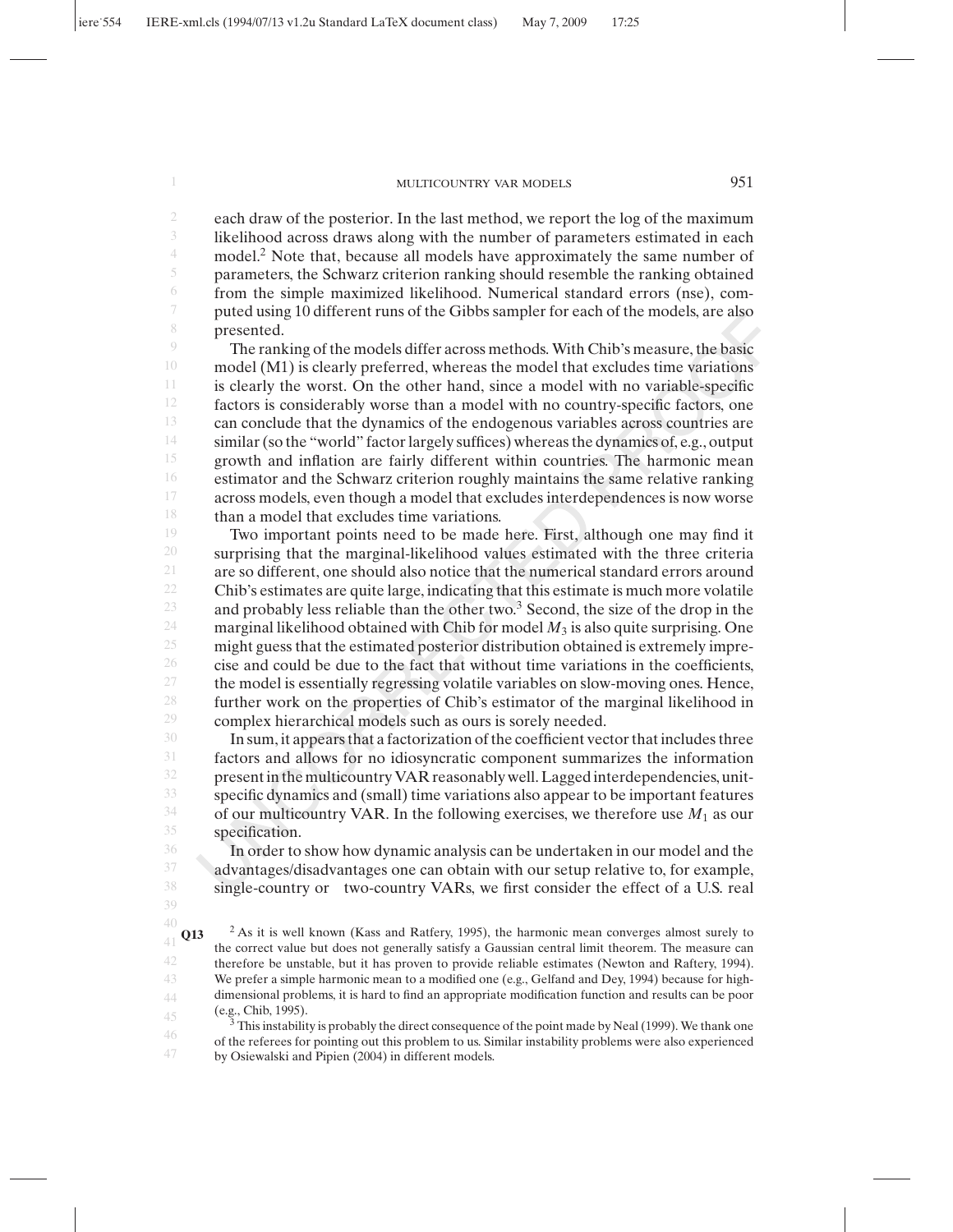1



RESPONSES OF GDP GROWTH TO A 1% SHOCK TO THE GROWTH RATE OF THE US REAL VARIABLES (SOLID LINES), AND 68% CONFIDENCE BANDS (DASHED LINES)

shocks on the GDP of other countries. We construct such a shock by making the U.S. variables contemporaneously causally prior to the other G-6 countries. Within the U.S. block, we make employment growth and output growth jointly increase 1% for one period, whereas the dynamics of the other two variables are unrestricted. Figure 1 presents the median responses together with a 68% posterior band obtained with information up to 2000:4. We also report the results obtained by running six two-country TVC-BVAR(1) with time-varying coefficients and a Litterman prior where country 1 is always the United States and country 2 one of the other six countries. Shocks are identified in the same way as in the multicountry VAR. Therefore, apart from using cross sectional information, the setup of two models is identical.

44 45 46 47 As Section 5.3 mentioned, one has to make assumptions to compute responses in TVC models. In particular, one needs to decide whether the loadings are affected by the shock or not. In the latter case, one would use the law of motion of the loadings to predict their development over the forecast horizon. In the former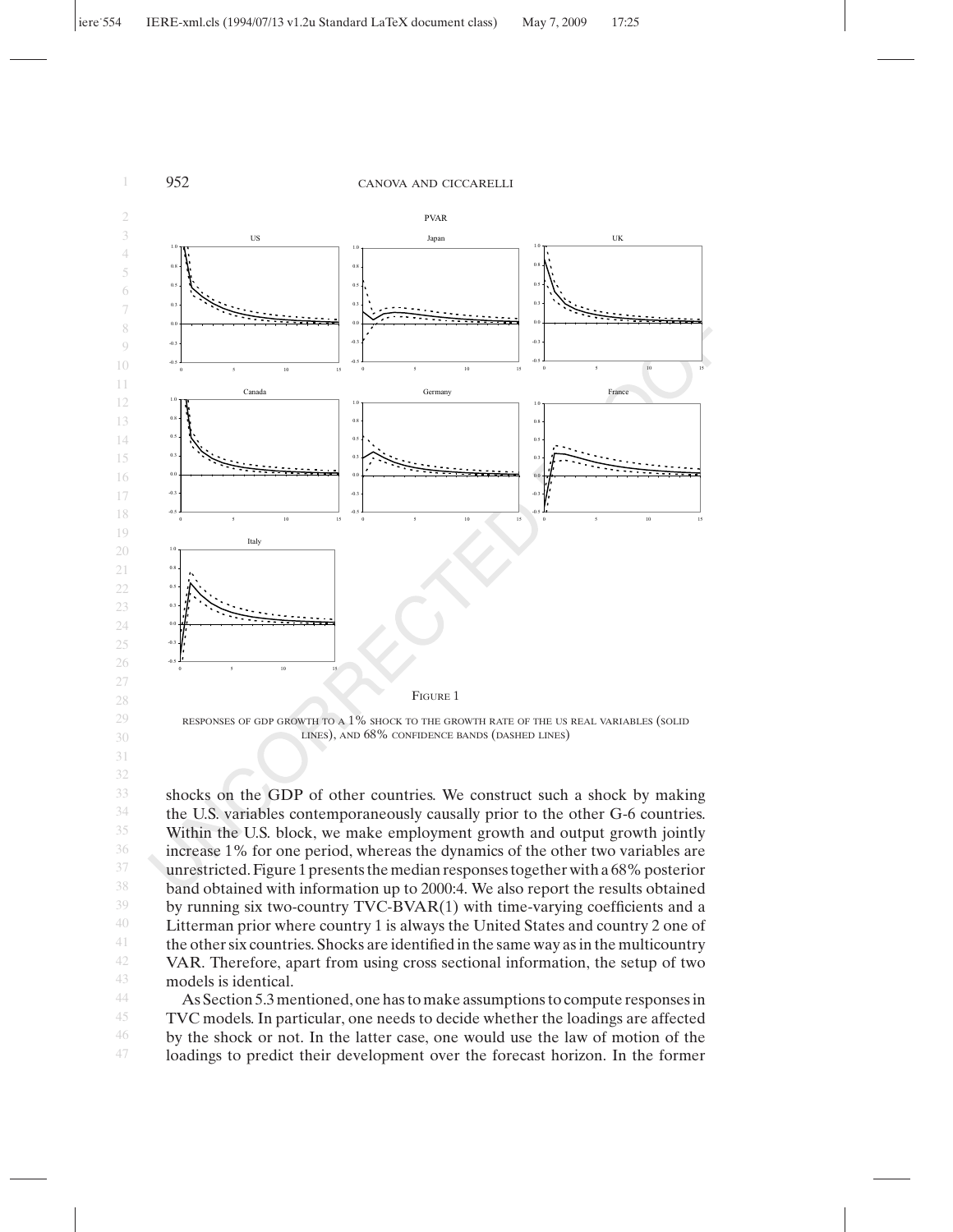45 46 47 MULTICOUNTRY VAR MODELS 953



case a learning process, where estimates of  $\theta_t$  are updated as  $y_{t-1}$  changes, could be used. Figure 1 presents responses using the law of motion of the loadings since results appears to be more stable than in the other case. With our random walk assumption this is equivalent to freeze the loadings at their end-of-sample values. The amount of in-sample time-variation is very important to have sensible impulse responses and forecasts in general. In our experiments we use a tight prior on the time variation, which is obtained by assuming for each  $b_i$  a prior mean of  $0.000001$ and a standard deviation of  $1.0 \times 10^{-09}$ .

As we have pointed out, one should expect two types of differences in the responses obtained with the two models: First, since the sample is short and the number of coefficients to be estimated is large, we should expect standard errors around the impulse responses to be less precisely estimated in the two-country VAR. Second, since the regressors of our model emphasize low-frequency comovements, the responses of a multicountry VAR should be smoother than those of a two-country VAR. Figure 1 indicates that at least the first prediction is satisfied: Although responses in a two-country BVAR model are poorly estimated and often leave open the question of whether there is any transmission across countries (see, e.g., the responses of Germany, United Kingdom, and Canada), those of the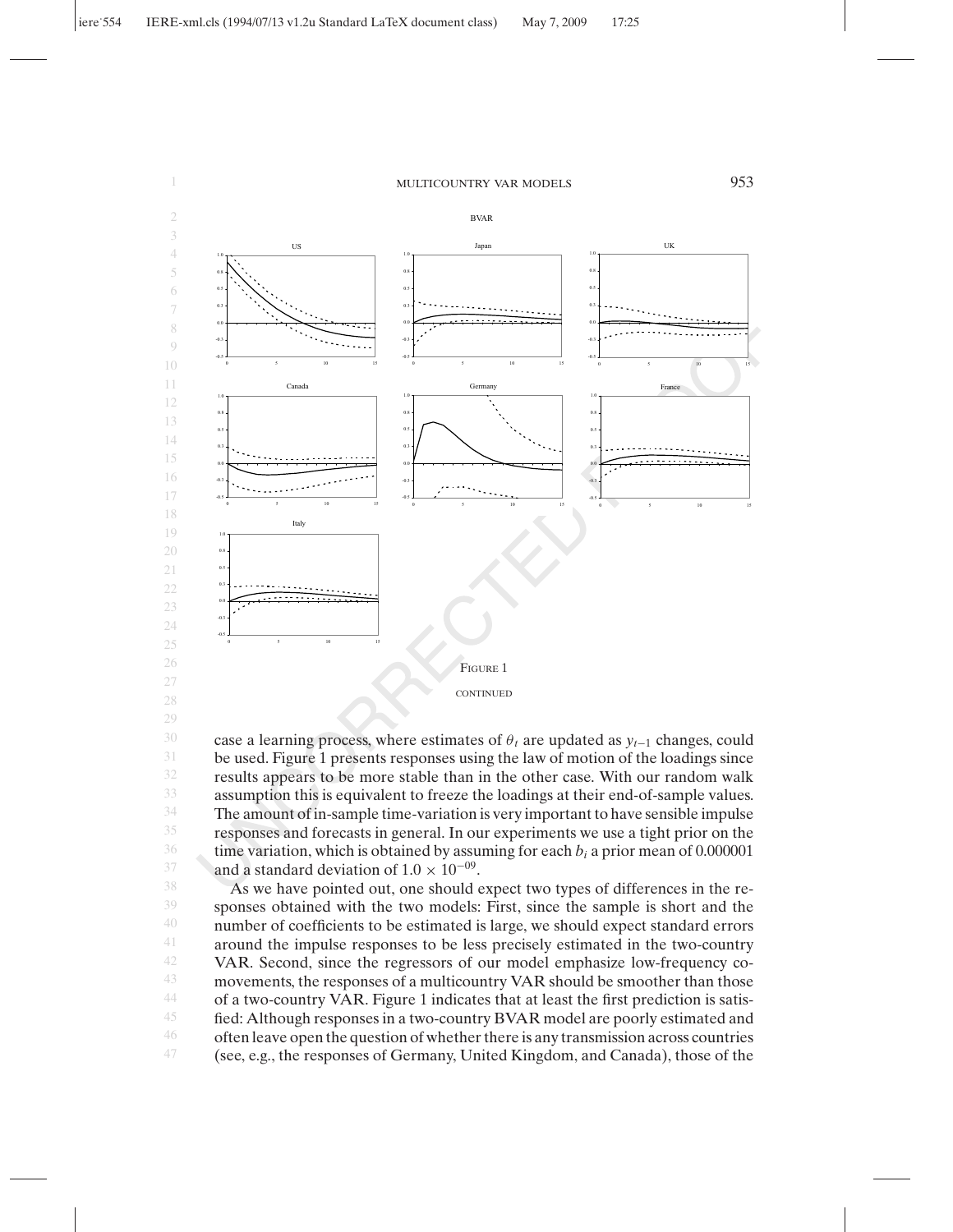multicountry model are more informative about the features of transmission. For example, there clearly is an Anglo-Saxon cycle (peak responses of GDP in United Kingdom and Canada are contemporaneous and almost of the same magnitude as in the United States); European responses are positive but typically lagged, except for Germany, with French GDP responding somewhat more persistently than German and Italian GDP; the response of Japan is lagged but relatively small. Note also that responses in the Panel VAR and in the two-country VAR die out at a similar rate but display different magnitudes.

10 11 12 13 14 15 Since our identification scheme has little economic content, we do not give responses any structural interpretation. In particular, we cannot say what is the reason for the asymmetric response across blocks of countries, whether policy matters or not, and whether the shock we consider is a technological improvement. In order to do this, a more structural identification scheme and a different set of variables needs to be considered.

16 17 18 19 20 21 22 Using the same logic of Pesaran and Smith (1996), one may suspect that our estimates display some kind of bias because of the way information is pooled in the stochastic model. This suspicion is incorrect for two reasons. First, pooling is stochastic and the amount of pooling is endogenously selected. Second, stochastic pooling has a long tradition in panel data and there is no evidence that such a procedure produced information-processing biases in reasonable experimental designs.

23 24 25 26 27 28 29 30 31 32 33 34 35 36 37 38 Next, we consider the response of inflation in the three European countries when the growth rate of the oil price index is set to zero for 16 periods from 1998:1 to 2000:4. Since this is a period where the growth rate of the oil price index was strongly positive, such an experiment mimic what would have happened if the boost in oil prices would not have occurred. The design of our experiment is illustrated in Figure 2. The shock is given by the difference between the actual and the counterfactual growth rates, where the latter assumes that the growth rate of the oil price index goes to zero at a gradual pace. In order to avoid a sudden drop to zero after 2000:4 and to allow for a more complete dynamics, we use data until 2002:4 in the exercise. On this additional sample, we assume that the growth rate of oil continues to gradually lessen the difference with the counterfactual path after the shock. Note that this is one type of conditional forecasting exercises that Central Banks routinely conduct in the quarterly assessment of current and future economic conditions. The major difference here is that we do this in the framework of a model with cross-country interdependences and allow for timevarying structure.

39 40 41 42 43 44 Figure 3 reports the posterior median and the posterior 68% band for inflation responses in Germany, France, and Italy. For comparison, we also report the responses obtained from a single-country BVAR(1) where the growth rate of oil is predetermined and we allow for time variations in the coefficients and a Litterman prior. Once again, the difference between the two sets of responses is due only to the use of cross-country information.

45 46 47 Responses in the three countries look different both in terms of magnitude and timing. The responses of German and French inflation are significant immediately after the shock, whereas Italian inflation is significant only four quarters after the

1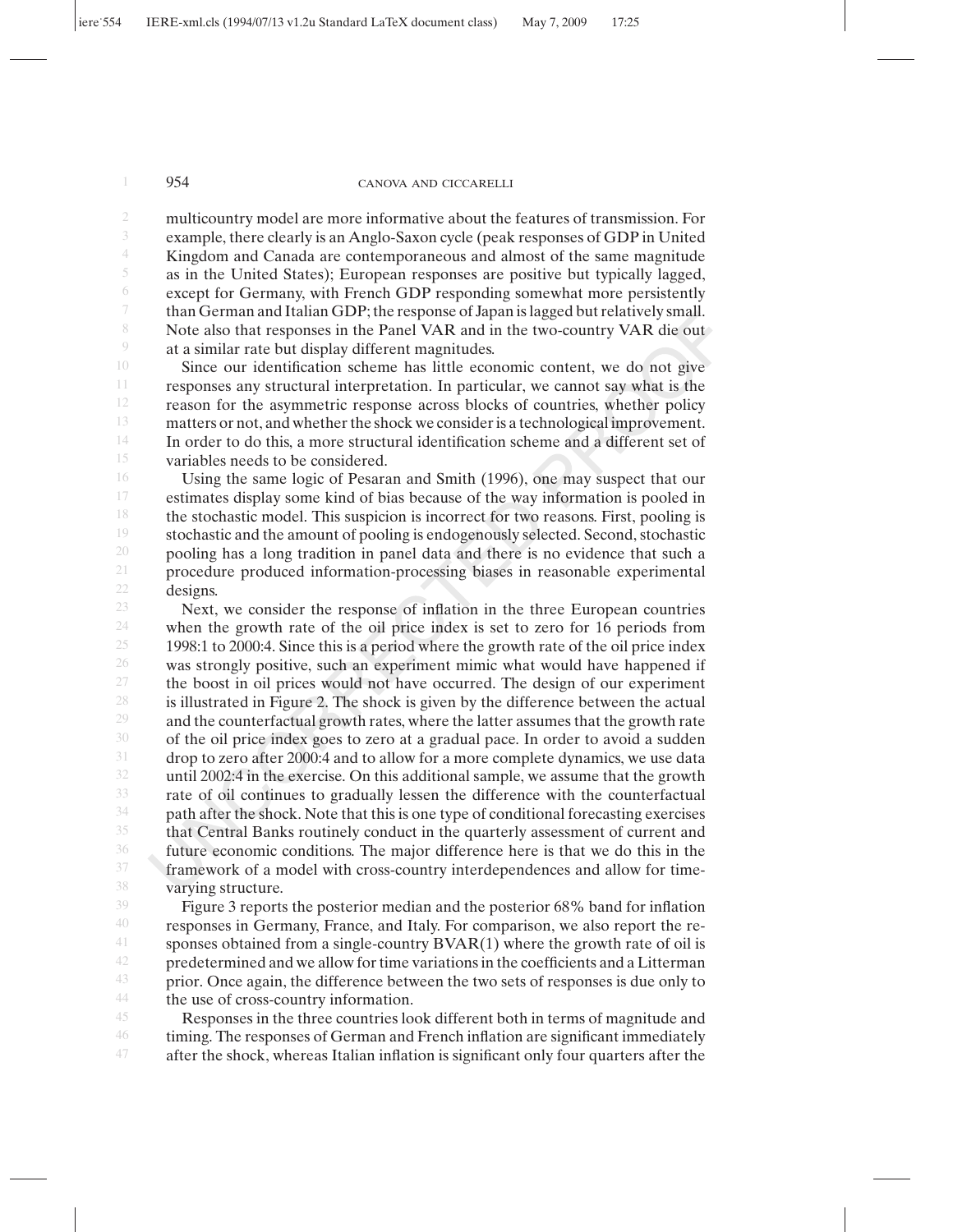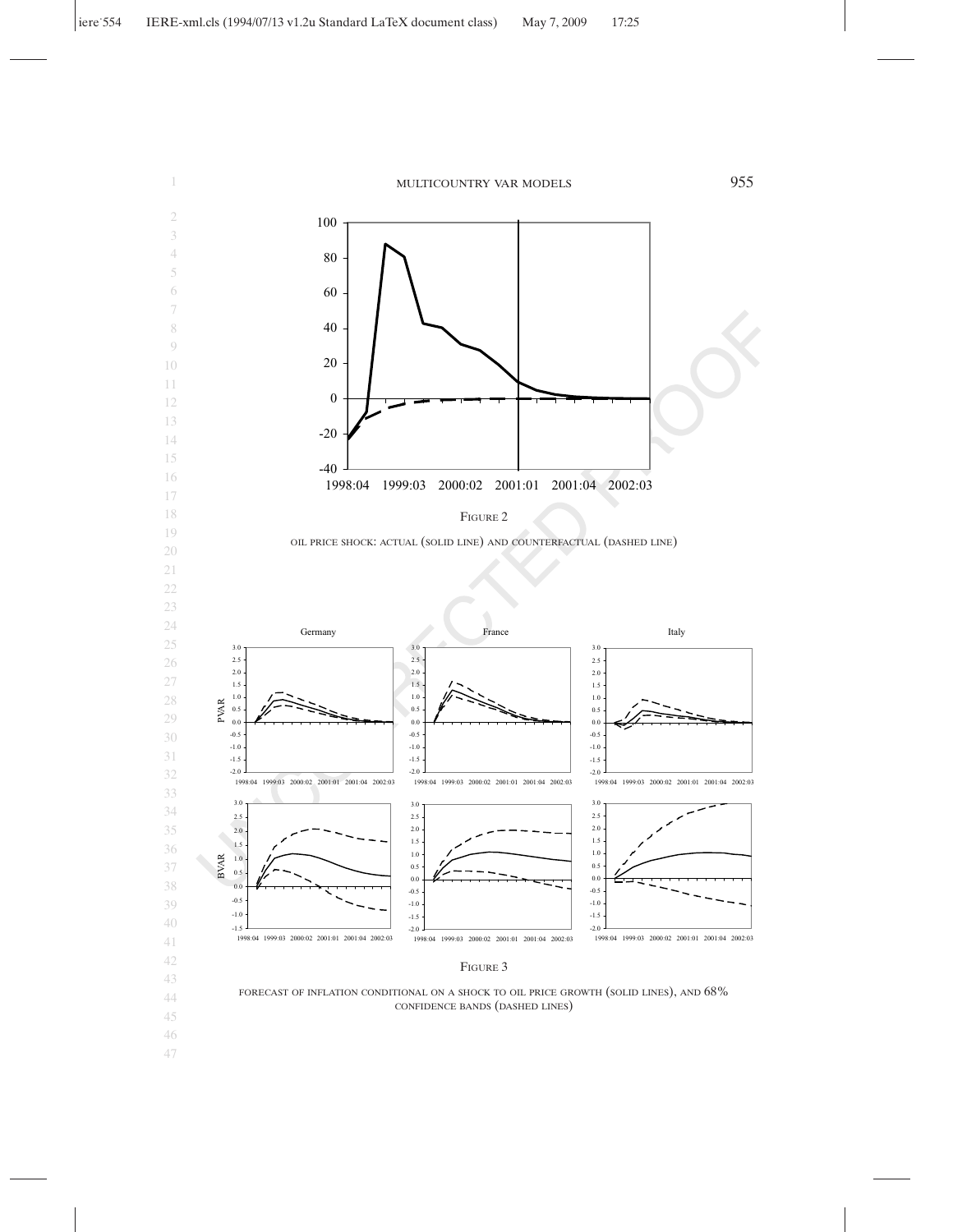

A COINCIDENT MEASURE OF GLOBAL INFLATION (SOLID LINE) WITH 68% CONFIDENCE BANDS (DASHED LINES)

shock. In general, it appears that oil price increases had moderately large and persistent effects on inflation of the three major EU countries. In comparison, the responses estimated with single-country VARs are more persistent but less significant (especially in the case of Italian inflation) as the bands tend to blow up as the horizon increase, suggesting that there is little information in the data about the likely direction of inflation changes.

Finally, the estimated model can be used to compute a variety of measures that are of interest to policymakers. Figure 4 presents the time profile for the posterior 68% band for a coincident measure of world inflation, constructed as  $CVLI_t^{\pi}$  =  $X_{1t}\theta_{1t} + (X_{3t}\theta_{3t})^{\pi}$ . Two points can be made. First, the bands are tight reflecting the usefulness of the cross sectional information. Second, the dynamics of our measure seem to match the conventional wisdom about the local trends present in the inflation rates over the period.

#### 7. CONCLUSIONS

This article develops an approach to conduct inference in time-varying coefficient multicountry VAR models with lagged cross-unit interdependencies and unit-specific dynamics. We take a Bayesian viewpoint to estimate and restrict the coefficients to have a low-dimensional time-varying factor structure. We complete the specifications using a hierarchical prior for the vector of factors that permits exchangeability, time variations, and heteroschedasticity in the innovations in the factors.

44 45 46 47 The factor structure on the coefficients allows us to transform an overparametrized VAR into a parsimonious SUR model where the regressors are observable linear combinations of the right-hand-side variables of the VAR, and the loadings are the time-varying coefficient factors. We derive posterior distributions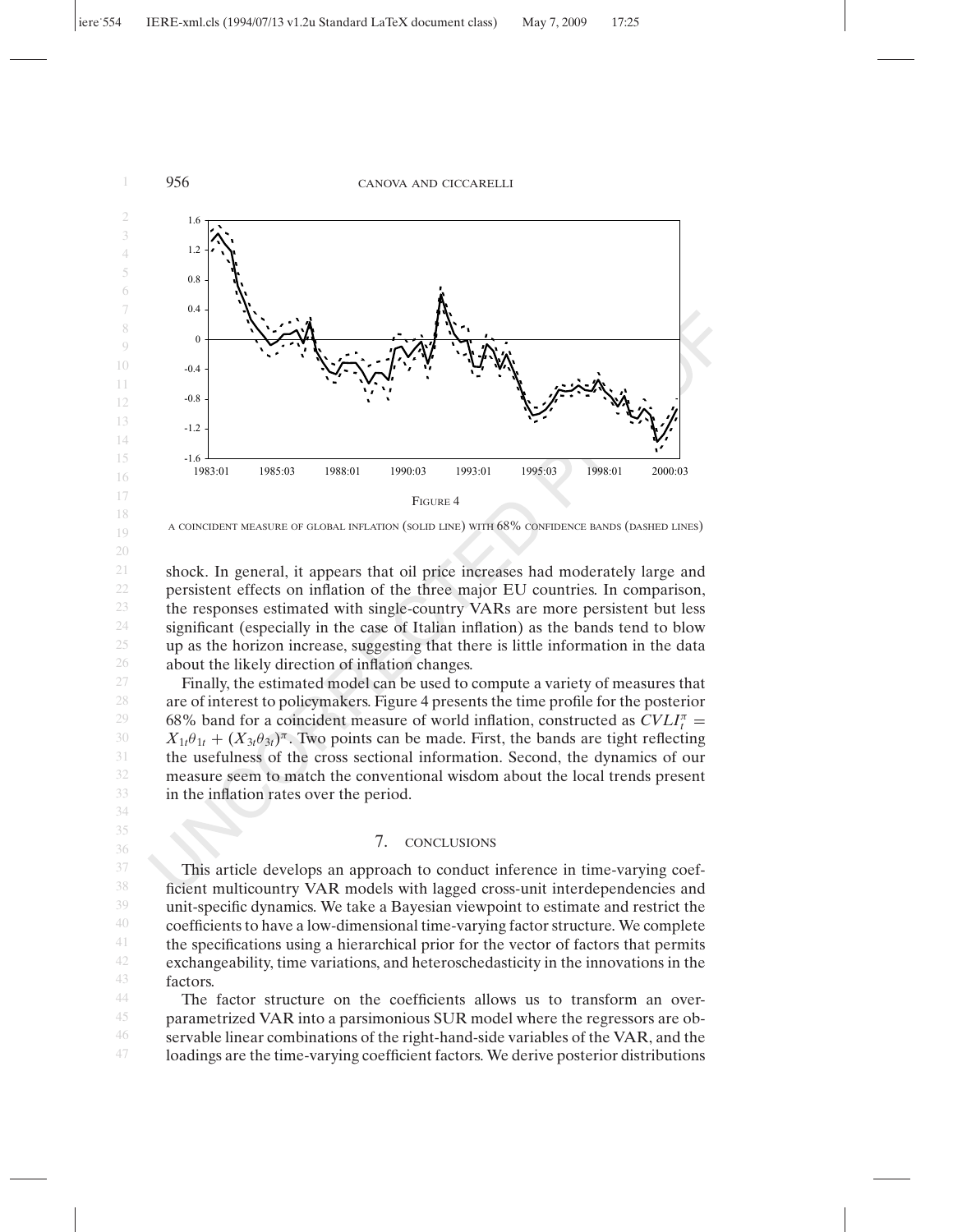3

38 39 40

42

## MULTICOUNTRY VAR MODELS 957

for the vector of loadings using MCMC methods. We show how to construct unconditional forecasts, responses to impulses in interesting structural shocks and conditional forecasts, using the output of the MCMC routine.

The reparametrization of the VAR has a number of appealing features. First, it reduces the problem of estimating a large number of, possibly, unit-specific and time-varying coefficients into the problem of estimating a small number of loadings on certain combinations of the right-hand side variables of the VAR. Second, since the regressors of the model are observable, the model can be employed recursively for a variety of policy purposes. Third, since some indices features an MA structure, they emphasize low-frequency comovements in the lags of the VAR variables.

The tools described in this article have been applied to a number of interesting problems (see e.g., Canova et al., 2007; Anzuini et al., 2005; and Caivano, 2006). For instance, the construction of measures of core inflation and of the natural rate of unemployment in multicountry settings, the study of the transmission of monetary policy shocks across economic areas and sectors, and the construction of portfolios of assets in different geographical regions can all be studied within the general framework presented in this article.

To conclude, one should mention that the procedure is computationally feasible on modern computers: One full run of the MCMC routine for the example of Section 6 takes about 45 minutes. Therefore, the approach is competitive with existing alternatives.

#### REFERENCES

- ANZUINI, A., M. CAIVANO, F., LAMORGESE, AND F. VENDITTI, "A Leading Indicator for Inflation and GDP Growth in Italy and the Euro Area," manuscript, Bank of Italy, 2005.
- BINDER, M., C. HSIAO, AND H. PESARAN, "Estimation and Inference in Short Panel Vector Autoregressions with Unit Roots and Cointegration," *Econometric Theory* 21 (2005), 795–837.
- BOS, C., "A Comparison of Marginal Likelihood Computational Methods," Discussion Paper TI 2002-084/4, Tinbergen Institute, 2002.
- CAIVANO, M., "The Transmission of Monetary and Technology Shocks between the US and the Euro Area," manuscript, Bank of Italy, 2006.
- CANOVA, F., "Modelling and Forecasting Exchange Rates Using a Bayesian Time-Varying Coefficient Model," *Journal of Economic Dynamics and Control* 17 (1993), 233–62.
- ——, AND M. CICCARELLI, "Forecasting and Turning Point Prediction in a Bayesian Panel VAR Model," *Journal of Econometrics* 120 (2004), 327–59.
- ——, ——, AND E. ORTEGA, "Similarities and Convergence of G-7 Cycles," *Journal of Monetary Economics* 54 (2007), 850–78.
- ——, AND G. DE NICOLO, "Stock Returns, Term Structure, Real Activity and Inflation: An International Perspective," *Macroeconomic Dynamics* 4 (2000), 343–72.
- ——, AND L. GAMBETTI, "Structural Changes in the US Economy: Is there a Role for Monetary Policy?" manuscript, Universitat Pompeu Fabra, 2007. **Q14**
	-
	- ——, AND J. MARRINAN, "Sources and Propagations of Output Shocks: Common Shocks or Transmission?" *Journal of International Economics* 42 (1998), 133–67
- ——, AND E. PAPPA, "Price Differential in Monetary Unions: The Role of Fiscal Shocks," *Economic Journal* 107 (2007), 713–37.
- 46 47 CICCARELLI, M., AND A. REBUCCI, "Measuring Contagion Using a Bayesian Time-Varying Coefficient Model," *Journal of Financial Econometrics* 5 (2007), 285–320.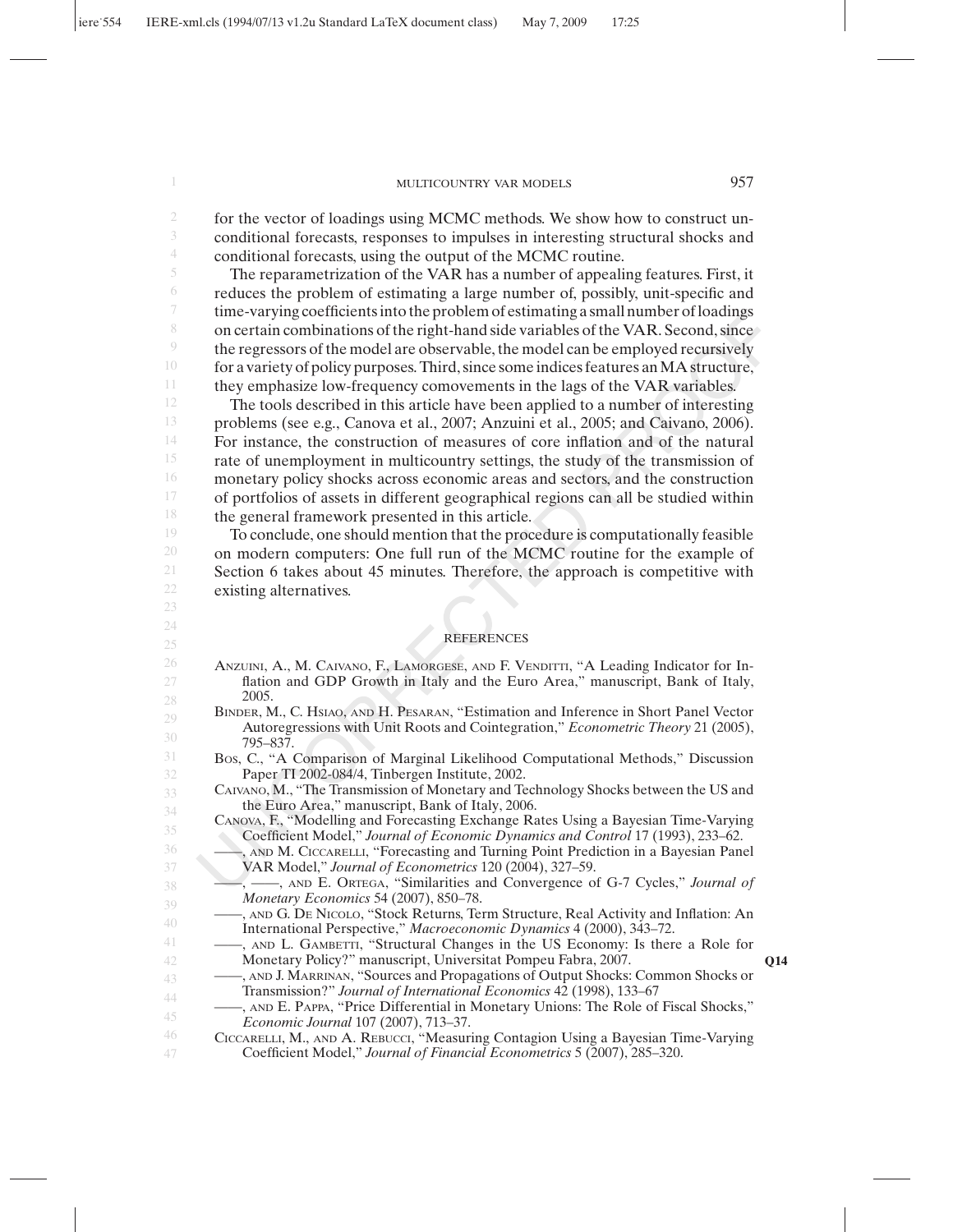958 CANOVA AND CICCARELLI

| $^{2}$ | CHIB, S., "Marginal Likelihood from the Gibbs Output," Journal of the American Statistical                                                                             |     |
|--------|------------------------------------------------------------------------------------------------------------------------------------------------------------------------|-----|
| 3      | Association 90 (1995), 1313-21.                                                                                                                                        |     |
| 4      | -, AND E. GREENBERG, "Hierarchical Analysis of SUR Models with Extensions to Cor-                                                                                      |     |
| 5      | related Serial Errors and Time-Varying Parameter Models," Journal of Econometrics<br>68 (1995), 409–31.                                                                |     |
| 6      | COGLEY, T., AND T. SARGENT, "Drift and Volatilities: Monetary Policy and Output in Post                                                                                |     |
| 7      | WWII US," Review of Economic Dynamics 8 (2005), 275–308.                                                                                                               |     |
| 8      | DEES, S., F. DI MAURO, H. PESARAN, AND V. SMITH, "Exploring the International Linkages                                                                                 |     |
| 9      | of the Euro Area: A Global VAR Analysis," Working Paper No. 1425, CESifo, 2005.                                                                                        |     |
| 10     | DEL NEGRO, M., AND F. OBIOLS, "Has Monetary Policy been so Bad that it is Better to                                                                                    |     |
| 11     | Get Rid of It: The Case of Mexico," Journal of Money, Credit and Banking 33 (2001),                                                                                    |     |
| 12     | $404 - 33.$                                                                                                                                                            |     |
|        | -, AND C. OTROK, "Dynamic Factor Models with Time-Varying Parameters: Measuring                                                                                        |     |
| 13     | the Evolution of the European Business Cycle," mimeo, Federal Reserve Bank of<br>Atlanta, 2006.                                                                        |     |
| 14     | DOAN, T., R. LITTERMAN, AND C. SIMS, "Forecasting and Conditional Projection Using Re-                                                                                 |     |
| 15     | alistic Prior Distributions," Econometric Reviews 3 (1984), 1-100.                                                                                                     |     |
| 16     | FATAS, A., AND I. MIHOV, "Restricting Fiscal Policy Discretion: The Case of US States,"                                                                                |     |
| 17     | Journal of Public Economics 90 (2006), 101-17.                                                                                                                         |     |
| 18     | FERNANDEZ, C., AND M. STEEL, "On Bayesian Modelling of Fat Tails and Skewness," Journal                                                                                |     |
| 19     | of the American Statistical Association 93 (1998), 359-73.                                                                                                             |     |
| 20     | GALLANT, R., P. ROSSI, AND G. TAUCHEN, "Nonlinear Dynamic Structures," Econometrica                                                                                    |     |
| 21     | 61 (1993), 871–907.<br>GELFAND, A., AND D. DEY, "Bayesian Model Choice: Asymptotics and Exact Calculations,"                                                           |     |
| 22     | Journal of the Royal Statistical Society, Ser. B 56 (1994), 501-14.                                                                                                    |     |
| 23     | GEWEKE, J., "Simulation Based Bayesian Inference for Economic Time Series," in Mari-                                                                                   |     |
| 24     | ano, R. Shuermann, and M. Weeks, eds., Simulation Based Inference in Econometrics:                                                                                     |     |
| $25\,$ | <i>Methods and Applications</i> (Cambridge: Cambridge University Press, 2000), 255–99.                                                                                 |     |
| $26\,$ | HOLTZ-EAKIN D., W. NEWEY, AND H. ROSEN, "Estimating Vector Autoregressions with Panel                                                                                  |     |
|        | Data," <i>Econometrica</i> 56 (1988), 1371–95.                                                                                                                         |     |
| $27\,$ | KADIYALA, R., AND S. KARLSSON, "Numerical Methods for Estimation and Inference in                                                                                      |     |
| 28     | Bayesian VAR Models," Journal of Applied Econometrics 12 (1997), 99-132.<br>KASS, R., AND A. RATFERY, "Bayes Factors," Journal of the American Statistical Association |     |
| 29     | 90 (1995), 773–95.                                                                                                                                                     |     |
| $30\,$ | KIM, C. J., AND C. NELSON, "Business Cycle Turning Points: A New Coincident Index and                                                                                  |     |
| 31     | tests of Duration Dependence Based on a Dynamic Factor Model with Regime Switch-                                                                                       |     |
| 32     | ing," Review of Economics and Statistics 80 (1998), 188-201.                                                                                                           |     |
| 33     | KOOP, G., H. PESARAN, AND S. POTTER, "Impulse Response Analysis in Non-Linear Multi-                                                                                   |     |
| 34     | variate Models," Journal of Econometrics 74 (1996), 119-47.                                                                                                            |     |
| 35     | IMBS, J., H. MUMTAZ, M. RAVN, AND H. REY, "PPP Strikes Back: Aggregation and the Real<br>Exchange Rate," Quarterly Journal of Economics CXX (2005), 1-43.              |     |
| 36     | NEAL, R., "Erroneous Results in Marginal Likelihood from the Gibbs Output," mimeo,                                                                                     | Q15 |
| 37     | University of Toronto, 1999.                                                                                                                                           |     |
| 38     | NEWTON, M. A., AND A. E. RAFTERY, "Approximate Bayesian Inference by the Weighted                                                                                      |     |
| 39     | Likelihood Bootstrap," Journal of the Royal Statistical Society, Ser. B 56 (1994), 3-48.                                                                               |     |
| 40     | OSIEWALSKI, J., AND M. PIPIEN, "Bayesian Comparison of Bivariate ARCH-Type Models for                                                                                  |     |
| 41     | the Main Exchange Rates in Poland," Journal of Econometrics 123 (2004), 371–91.                                                                                        |     |
|        | OTROK, C., AND C. WHITEMAN, "Bayesian Leading Indicators: Measuring and Predicting                                                                                     |     |
| 42     | Economic Conditions in Iowa," International Economic Review 39 (1998), 997-1014.                                                                                       |     |
| 43     | PESARAN, H., "Estimation and Inference in Large Heterogeneous Panels with Cross Section<br>Dependence," Working Paper No. 0305, University of Cambridge, 2003.         |     |
| 44     | -, T. SCHUERMAN, AND S. WEINER, "Modelling Regional Interdependencies Using a                                                                                          |     |
| 45     | Global Error Correction Macroeconomic Model," Journal of Business and Economic                                                                                         |     |
| 46     | Statistics 22 (2005), 129-62.                                                                                                                                          |     |
| 47     |                                                                                                                                                                        |     |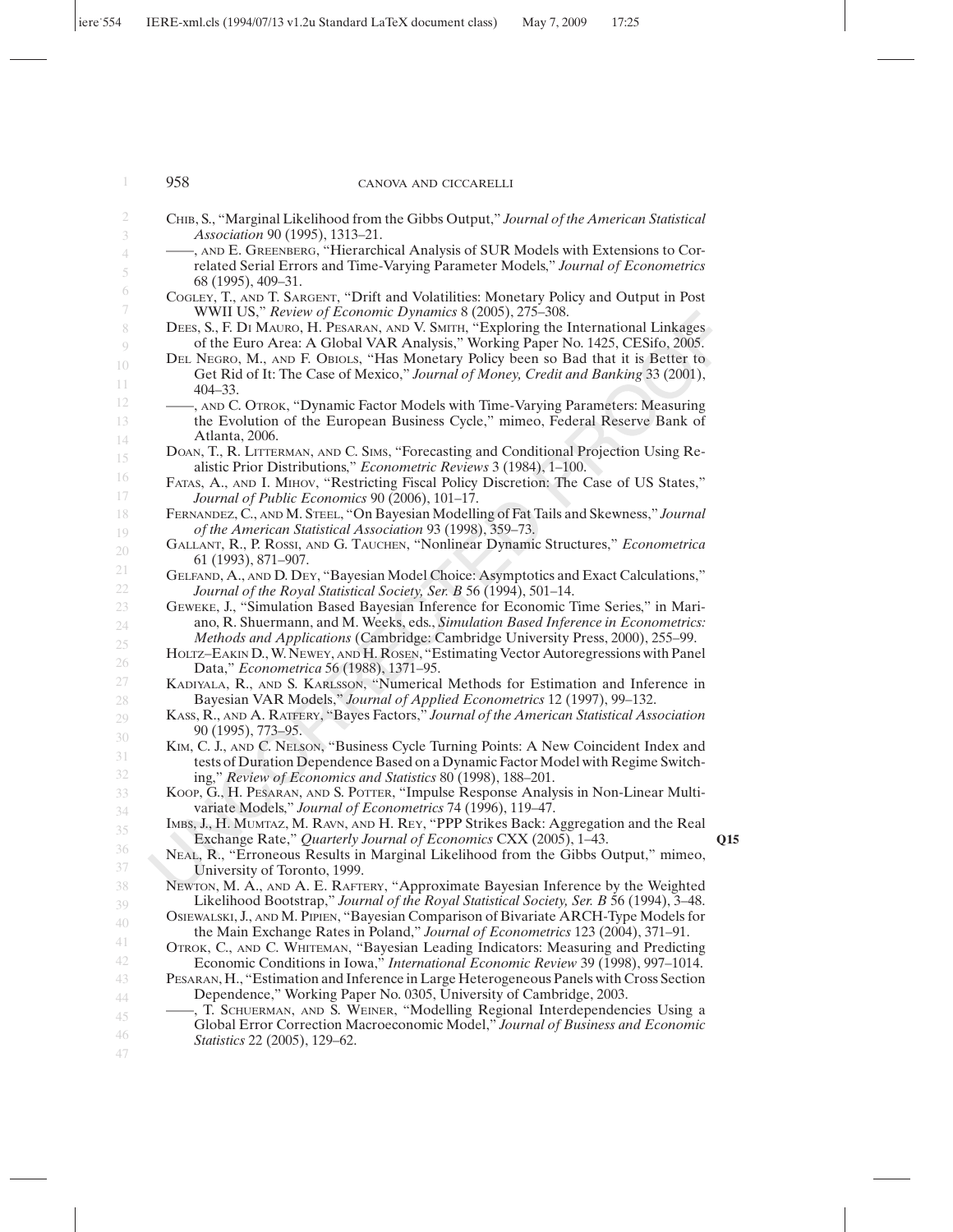MULTICOUNTRY VAR MODELS 959

 AND R. SMITH, "Estimating Long Run Relationships for Dynamic Heterogenous Panels," *Journal of Econometrics* 68 (1996), 79–113. STOCK, J., AND M. WATSON, "New Indexes of Coincident and Leading Economic Indicators," in O. Blanchard and S. Fisher, eds., *NBER Macroeconomic Annual* (1989), 352–94. ——, AND ——, "Forecasting Using Principal Components from a Large Number of Predictors," *Journal of the American Statistical Association* 97 (2002a), 1167–79. ——, AND ——, "Macroeconomic Forecasting Using Diffusion Indexes," *Journal of Business and Economic Statistics* 20 (2002b), 147–62.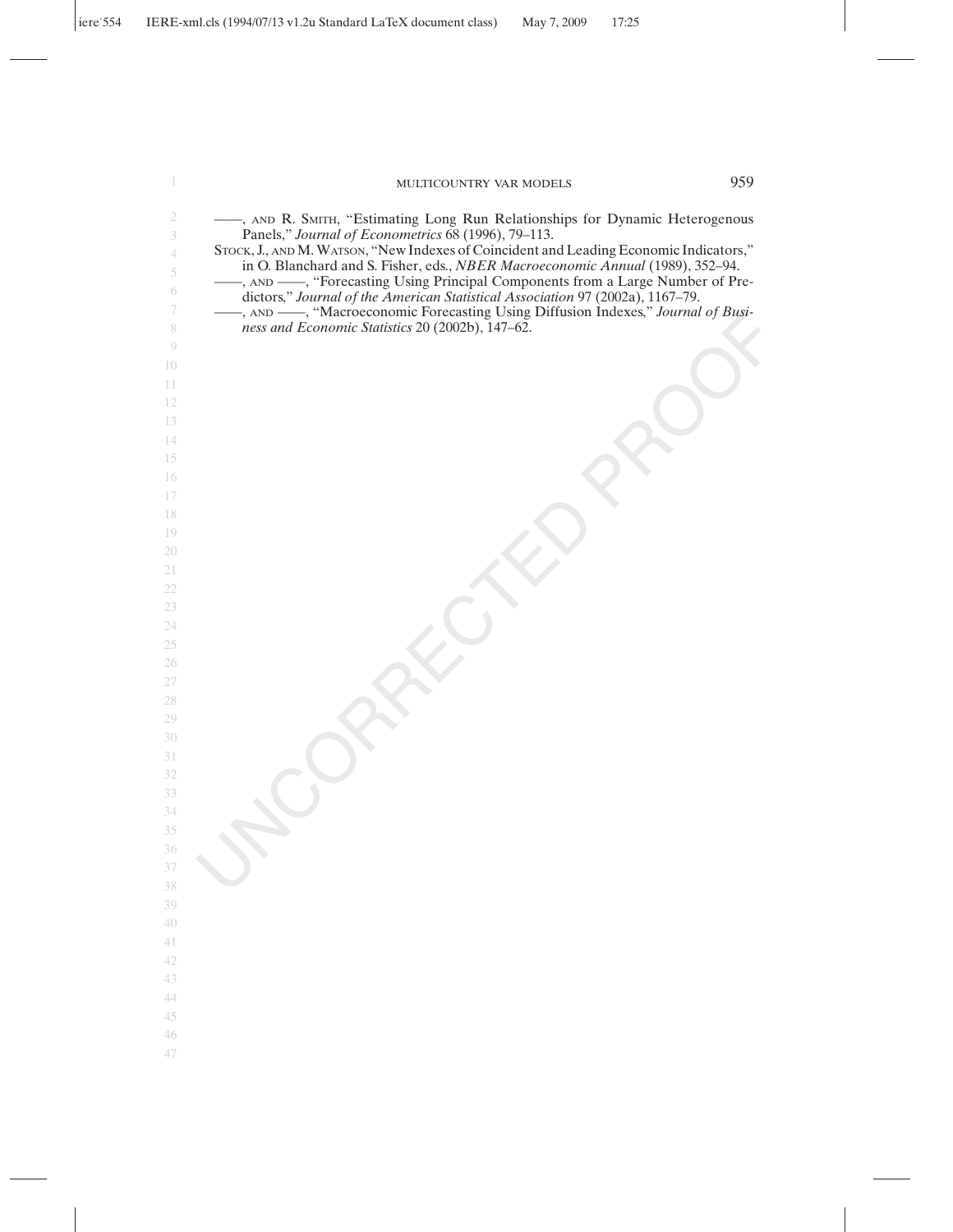|                         | <b>QUERIES</b>                                                                                                                                                    |
|-------------------------|-------------------------------------------------------------------------------------------------------------------------------------------------------------------|
| <b>Q1</b>               | Author: Please provide the spelled out form of "VAR."                                                                                                             |
| Q <sub>2</sub>          | Author: Del Negro and Obiols (2003) has been changed to Del Negro and<br>Obiols (2001) so that it matches reference list. Please confirm that is correct.         |
| Q3                      | Author: Holtz Eakin et al. (1988) has been changed to Holtz-Eakin et<br>al. (1988) so that it matches the reference list. Please confirm that this is<br>correct. |
| Q <sub>4</sub>          | Author: Please provide the spelled out form of "GMM" and "QML."                                                                                                   |
| $\overline{\textbf{O}}$ | Author: Dees et al. (2006) has been changed to Dees et al. (2005) so that it<br>matches reference. Please confirm that is correct.                                |
| Q6                      | Author: Please provide the spelled out form of "SUR."                                                                                                             |
| 07                      | Author: Forni and Reichlin (1998) has not been included in the Reference<br>List, please supply full publication details.                                         |
| Q8                      | Author: Please provide the spelled out form of "DSGE."                                                                                                            |
| $\mathbf{Q}$            | Author: Please provide the spelled out form of "MA."                                                                                                              |
|                         | Q10 Author: Please provide the spelled out form of "VARMA."                                                                                                       |
|                         | Q11 Author: Gallant et al. (1996) has been changed to Gallant et al. (1993) so<br>that it matches reference list. Please confirm that is correct.                 |
|                         | Q12 Author: "Here $\delta_{t+\tau} = \ldots$ " The meaning of this sentence is not clear; please<br>rewrite or confirm that the sentence is correct.              |
|                         | Q13 Author: Kass and Raftery (1995) has been changed to Kass and Ratfery<br>(1995) so that it matches reference list. Please confirm that is correct.             |